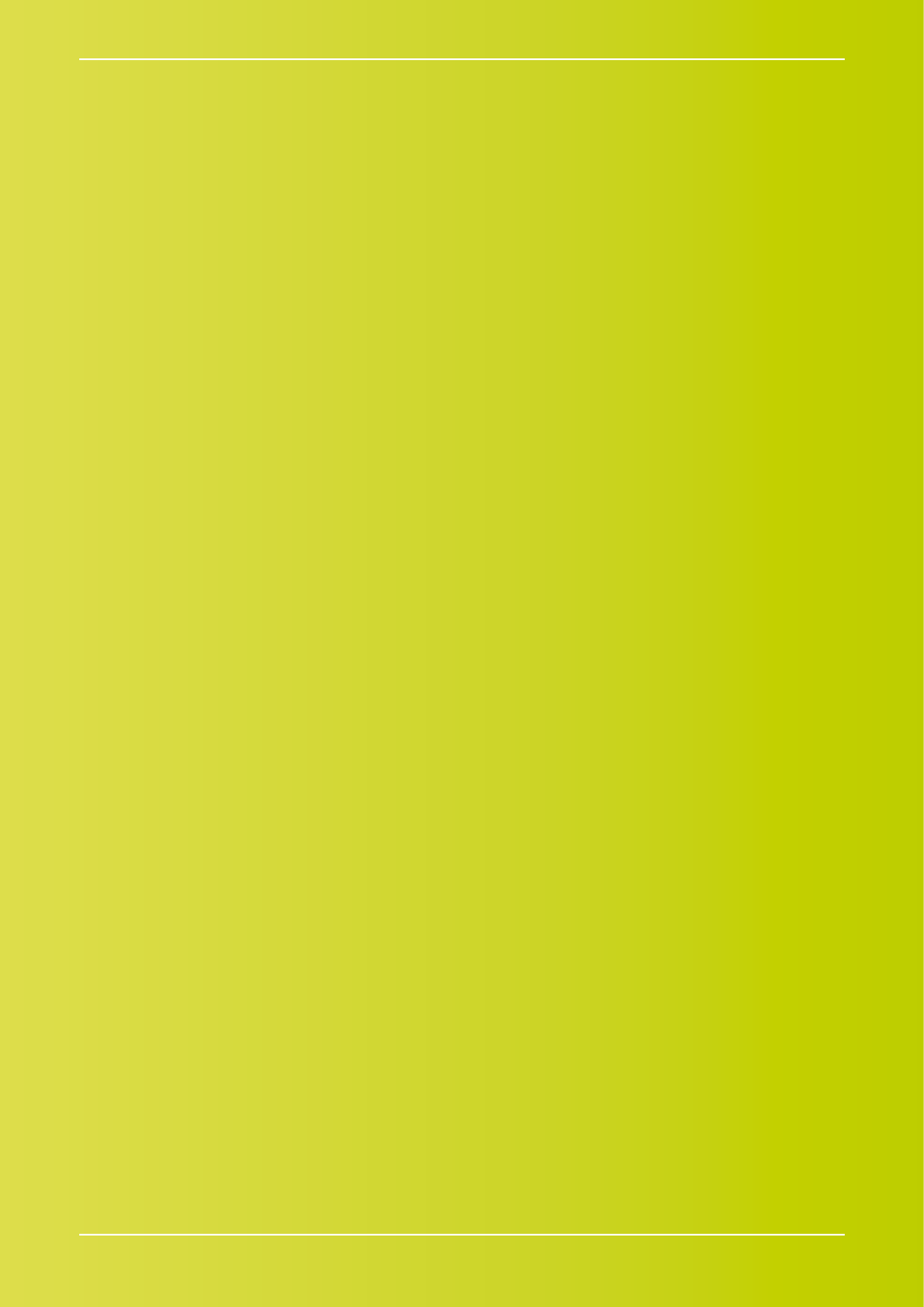# **Recommendations relating to the Coordination of Technical Cooperation between Union and Third-Country TSOs** DECEMBER 2016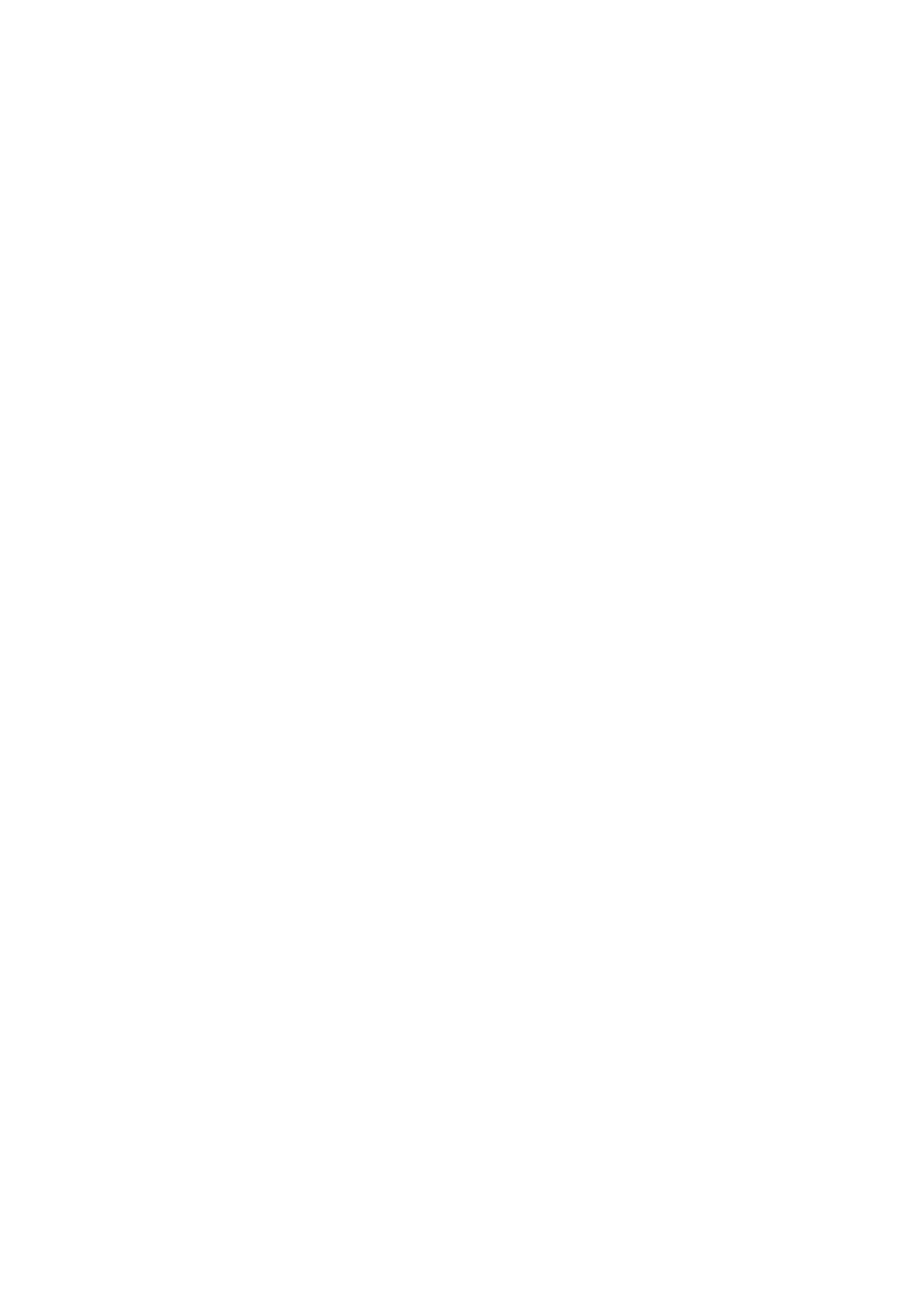### **TABLE OF CONTENTS**

| ANNEX 1 - ENTSO-E CONSULTATION ON RECOMMENDATIONS (2015) 20 |  |
|-------------------------------------------------------------|--|
|                                                             |  |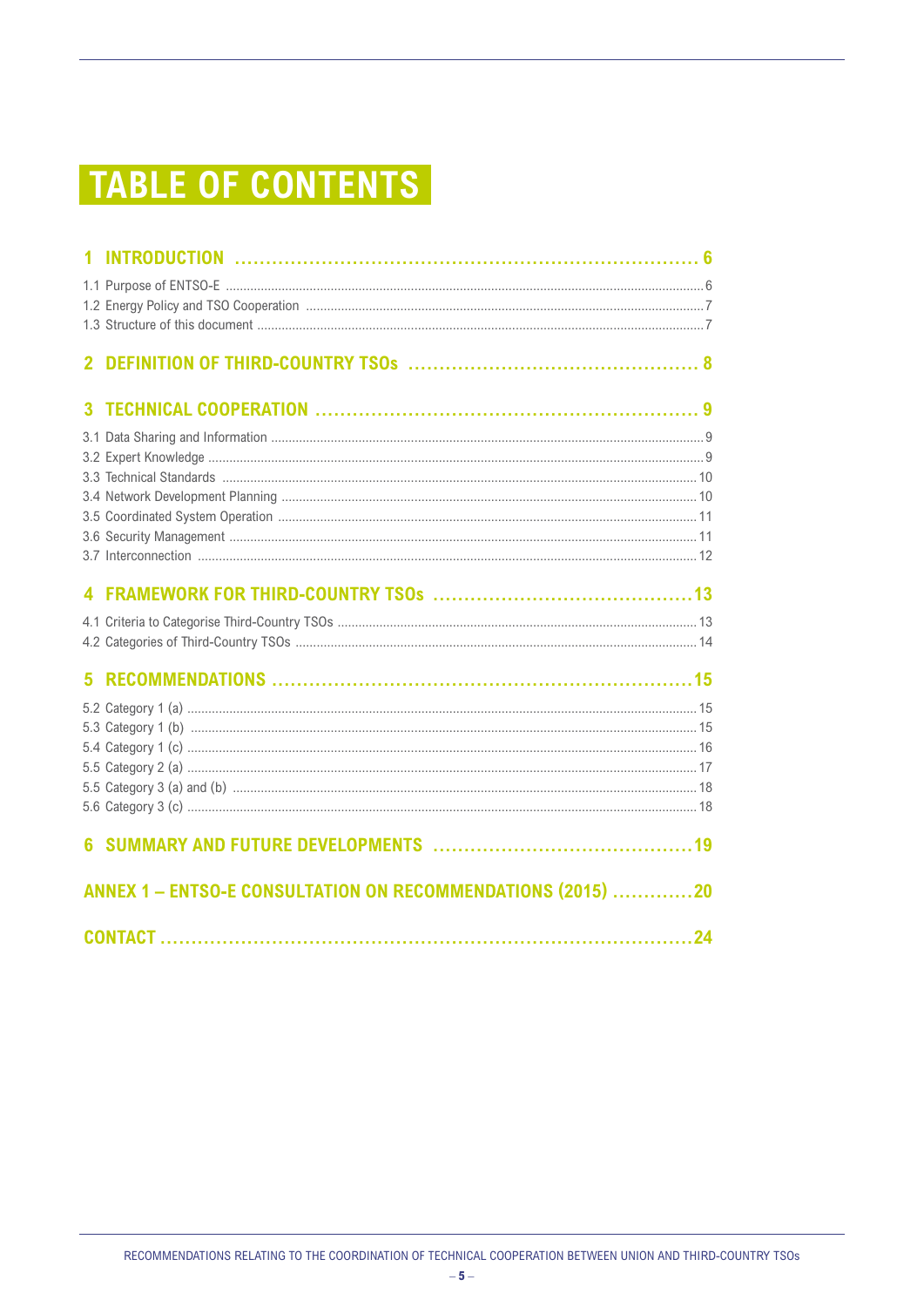### <span id="page-5-0"></span> **1 INTRODUCTION**

The purpose of this document is to provide recommendations for the cooperation of ENTSO-E with third-country Transmission System Operators (TSOs). The recommendations are adopted in accordance with Article 8(3)(c) Regulation (EC) No 714/2009, which requires ENTSO-E to adopt 'recommendations relating to the coordination of technical cooperation between Community or Union<sup>1)</sup> and third-country transmission system operators'. This document fulfils this requirement, though these recommendations are not binding rules.

This document highlights the role of ENTSO-E in facilitating the cooperation and coordination between TSOs to ensure effective and transparent access to the transmission systems and to provide coordinated and forward-looking planning. Supporting the technical evolution of the transmission system, including the creation of interconnection capacities with third-party TSOs, is a fundamental aspect of ENTSO-E's

remit. Sharing best practices for traditional and new issues is part of ENTSO-E's purpose and will help all involved parties on their way towards a sustainable energy future. Indeed, for some of the heavy tasks required in integrating the EU and European neighbourhoods, substantial support from governments and the EU might be required.

#### **1.1 PURPOSE OF ENTSO-E**

ENTSO-E was established by Regulation (EC) No 714/2009 to allow the cooperation of TSOs at the European Union  $(EU)$  level. ENTSO-E's Articles of Association<sup>2)</sup> define the purpose of the organisation in terms of its objectives, roles and responsibilities as follows:

The Association shall, on a non-profit-making basis, pursue the co-operation of the European TSOs both on a pan-European and regional level. It promotes the TSOs' interests and has an active and important role in the European rule setting process in compliance with EU legislation.

Its objective is to promote the reliable operation, optimal management and sound technical evolution of the European electricity transmission system in order to ensure security of supply and to meet the needs of the IEM.

The Association may undertake any activity, which, directly or indirectly, enables it to achieve the above-mentioned purposes. The activities of the Association shall thus include for example:

- **a)** coordinating the development of an economic, secure and environmentally sustainable transmission system. The emphasis lies in the coordination of cross border investments and meeting the European security and quality of supply requirements, while the implementation of investments lies with the TSOs;
- **b)** developing network codes for the interoperability and coordination of system operation in order to maintain the reliability of the transmission system and to use the existing resources efficiently;
- **c)** developing market related network codes in order to ensure non-discriminatory access to the transmission system and to facilitate consistent European electricity market integration;
- **d)** monitoring and, where applicable, enforcing the compliance of the implementation of the network codes;
- **e)** monitoring network development;
- **f)** promoting R&D activities relevant for the TSO industry;

<sup>1)</sup> In the Regulation 714, the term "Community" is used as the Regulation was adopted before the Lisbon Treaty when the EU was not yet a legal entity and where only the Communities existed. After the entry into force of the Lisbon Treaty, the EU is used and in the EC's legislative proposals, the term "Union" is substituted for "Communities".

<sup>2)</sup> https://www.entsoe.eu/Documents/General%20ENTSO-E%20documents/General%20ENTSO-E%20documents/140930\_Articles\_of\_Association.pdf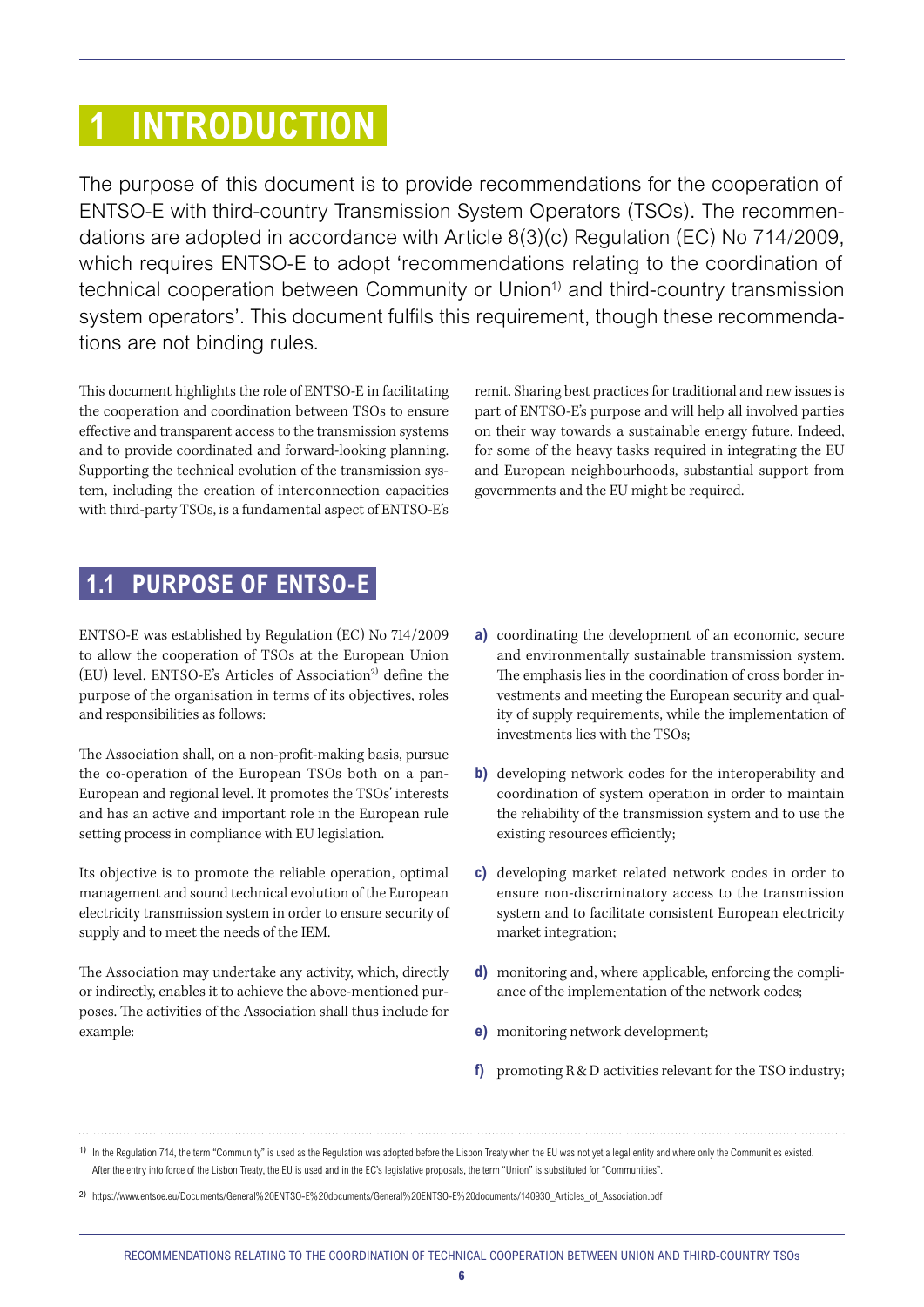- <span id="page-6-0"></span>**g)** promoting public acceptability of transmission infrastructure;
- **h)** taking positions on issues that can have an impact on the development and operation of the transmission system or market facilitation;
- **i)** enhancing communication and consultation with stakeholders and transparency of SO operations; and
- **j)** performing other tasks of relevance to the Association.

The Members of the Association can enter into multilateral agreements to formalise and enhance their cooperation in specific areas. The Association can act as a facilitator in the establishment of such agreements and in the monitoring and arbitration of their implementation.

Rule-setting and other activities of the Association shall be carried out in close consultation with stakeholders. The Association shall continuously exchange views with stakeholders on issues related to power system planning, operation and market facilitation.

#### **1.2 ENERGY POLICY AND TSO COOPERATION**

Operators of transmission systems have a long history of cooperation, particularly since liberalisation started and TSOs were unbundled. In addition to the actions related to the internal energy market, sharing best practices with thirdcountry TSOs fosters the advancement of efficient power systems and economies. The technical cooperation between EU TSOs and third-country TSOs is one of the key goals of the EU.

In terms of EU TSOs' own objectives to developing cooperation with third-country TSOs, the recently approved guideline on electricity transmission system operation<sup>3)</sup> states that: 'Synchronous areas do not stop at the Union's borders and can include the territory of third countries. The Union, Member States and TSOs should aim for secure system operation inside all synchronous areas stretching on the Union. They should support third countries in applying similar rules to those contained in this Regulation. ENTSO-E should facilitate cooperation between Union TSOs and Third-country TSOs concerning secure system operation'.4)

TSOs and Distribution System Operators (DSOs) now have to redefine their relationship, in particular about the integration of renewables into the distribution systems. The guideline on electricity transmission system operation addresses the importance of TSO/DSO coordination in the management of emergency situations in the planning phase (design of defence plans), as well as in the operational processes in real time and in emergency situations.

In order to achieve the European and national energy policy objectives, a new global approach in the generation, transmission, distribution, metering, supply, storage and consumption of energy is necessary. The network codes will create a Europe-wide harmonised power system operation framework with cross-regional and pan-European geographical coverage, setting up the fastest and most efficient, secure and reliable way to ensure the highest electricity supply standards in Europe.

#### **1.3 STRUCTURE OF THIS DOCUMENT**

This document is structured as follows:

**Section 2:** a definition of third-country TSOs is provided to explain the classification of TSOs given their status outside of the EU;

**Section 3:** describes the different aspects of technical coordination and cooperation experienced to date with ENTSO-E;

**Section 4:** provides criteria for determining different categories of third-country TSOs;

**Section 5**: provides recommendations on coordination of technical cooperation, taking into account the categories of third-country TSOs as identified in Section 4.

**Annex 1:** describes the feedback received from external parties that provided a response to these recommendations.

3) https://ec.europa.eu/energy/sites/ener/files/documents/SystemOperationGuideline%20final%28provisional%2904052016.pdf

4) http://ec.europa.eu/energy/en/topics/wholesale-market/electricity-network-codes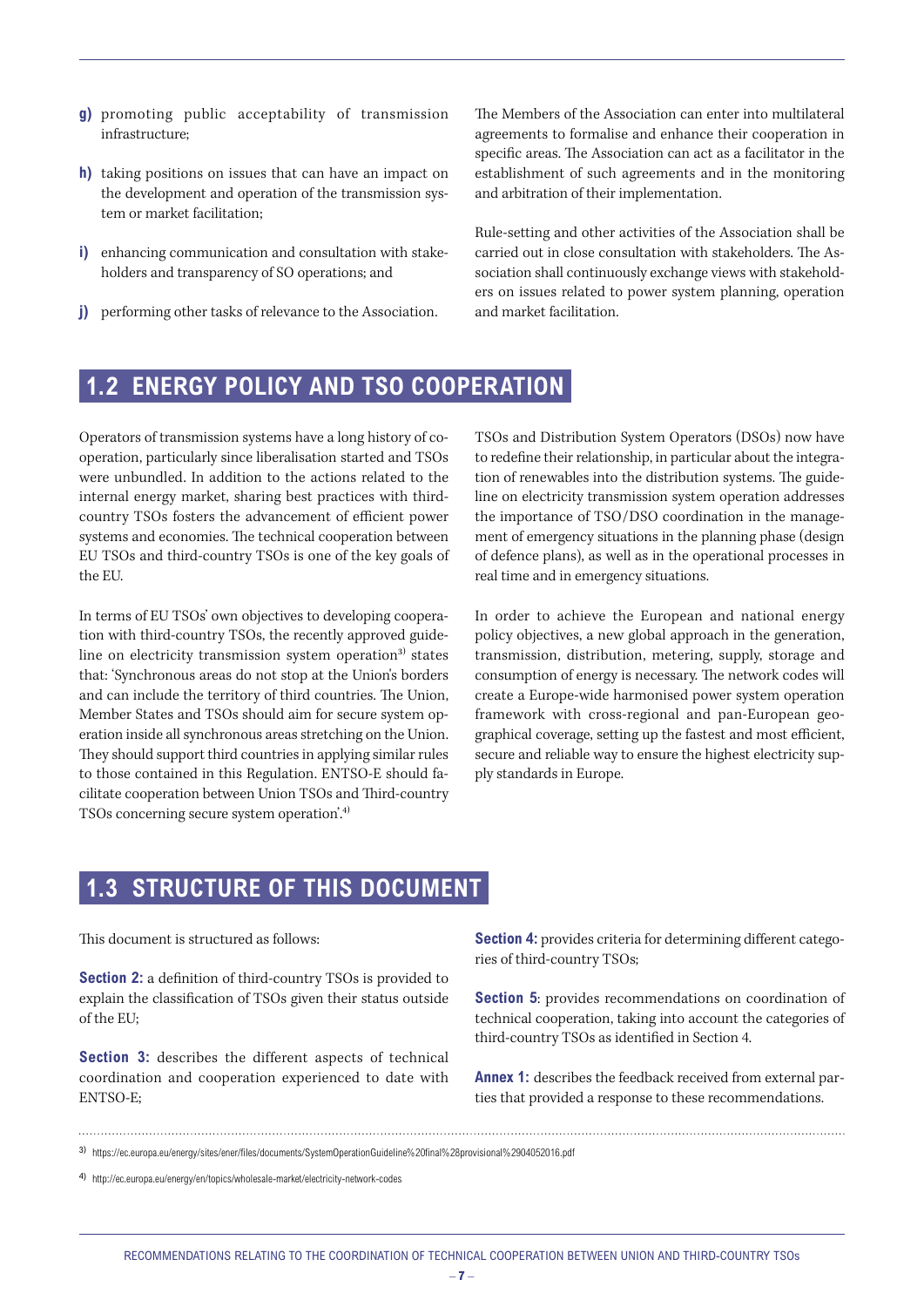### <span id="page-7-0"></span> **2 DEFINITION OF THIRD-COUNTRY TSOs**

Legally, the category of 'third country TSOs' should be understood as the group of all TSOs that are not located in the EU where Regulation (EC) N° 714/2009 requires them to collaborate through ENTSO-E.

As ENTSO-E membership goes beyond the EU and includes 42 TSOs from 35 countries, it is nevertheless preferable to recommend a different definition. The term 'third-country TSOs' will therefore be understood as the group of all TSOs that are not ENTSO-E members (full member, associated member or observer member under the terms defined in ENTSO-E's Articles of Association).

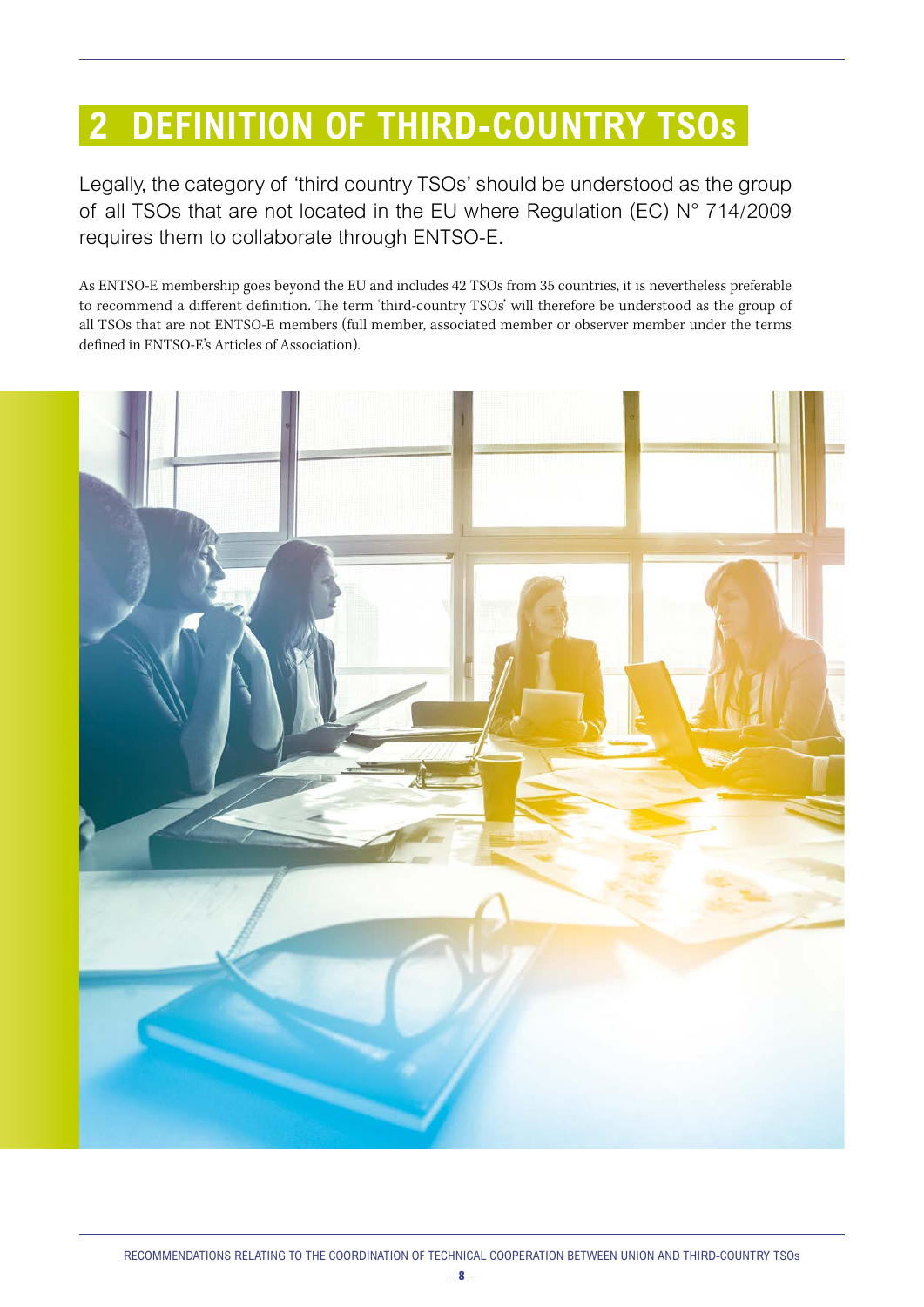### <span id="page-8-0"></span> **3 TECHNICAL COOPERATION**

As described in Section 1, ENTSO-E's Articles of Association provide for the entering into agreements to formalise and enhance cooperation with TSOs in specific areas<sup>5)</sup>. Since ENTSO-E's establishment, technical cooperation has advanced in the key areas of Data Sharing and Information, Expert Knowledge on Network Equipment, Technical Standards, Network Development Planning, Coordinated System Operation, Security Management and Interconnection. This section describes each type of cooperation in more detail in terms of why it was established in each case.

#### **3.1 DATA SHARING AND INFORMATION**

The European Commission stresses the need for better coordination between the member states and the external dimension of the EU, such as third-country TSOs, regarding communicating the energy policy decisions considered as fundamental decisions on energy.

Decision No 994/2012/EU of the European Parliament and of the Council of 25 October 2012 establishes an information exchange mechanism with regard to intergovernmental agreements between Member States and third countries, and particularly the possibility to develop standard provisions.

The Energy Union objective is already in progress, with its main scope to create a mechanism that will allow the member states to inform each other about the relevant decisions in the energy field prior to their adoption. In this Union, the third-country TSOs may play a role. In this sense, ENTSO-E views its role as assisting in the promotion of energy sector reforms in all the participating countries, supporting the modernisation of the energy system and integrating all energy systems in the EU energy regulatory framework.

#### **3.2 EXPERT KNOWLEDGE**

ENTSO-E has knowledge and technical expertise gained in its mandated tasks and, for that reason, it could be a starting point for regional energy policy coordination. The goal is to ensure the security of supply in a regionally coordinated way, based on the principle of solidarity. In this case, solidarity refers to a seamless interaction between EU member states to ensure the security of supply for all, as well as cost efficiency through better use of resources. In cases of closer cooperation with third-country TSOs, ENTSO-E is ready to broaden its regional assessments of system adequacy and flexibility based on its evolving European methodology that is of interest to its own member TSOs and third-country TSOs.

ENTSO-E TSOs have been collecting experience in the procurement and management of network assets such as transformers, overhead lines, cables, substations and high voltage equipment. This experience comprises, among other aspects, life-cycle management of components, design considerations for all kinds of equipment, route selection for lines, real-time monitoring systems, design of air-insulated and gas-insulated switch bays, and testing of equipment. For ENTSO-E, closer cooperation with third-country TSOs means having bi-directional coordination and cooperation to share the technical experiences and knowledge of network equipment.

5) ENTSO-E's Articles of Association dated 30.09.2014, Chapter 1, Article 4 I, www.entsoe.eu.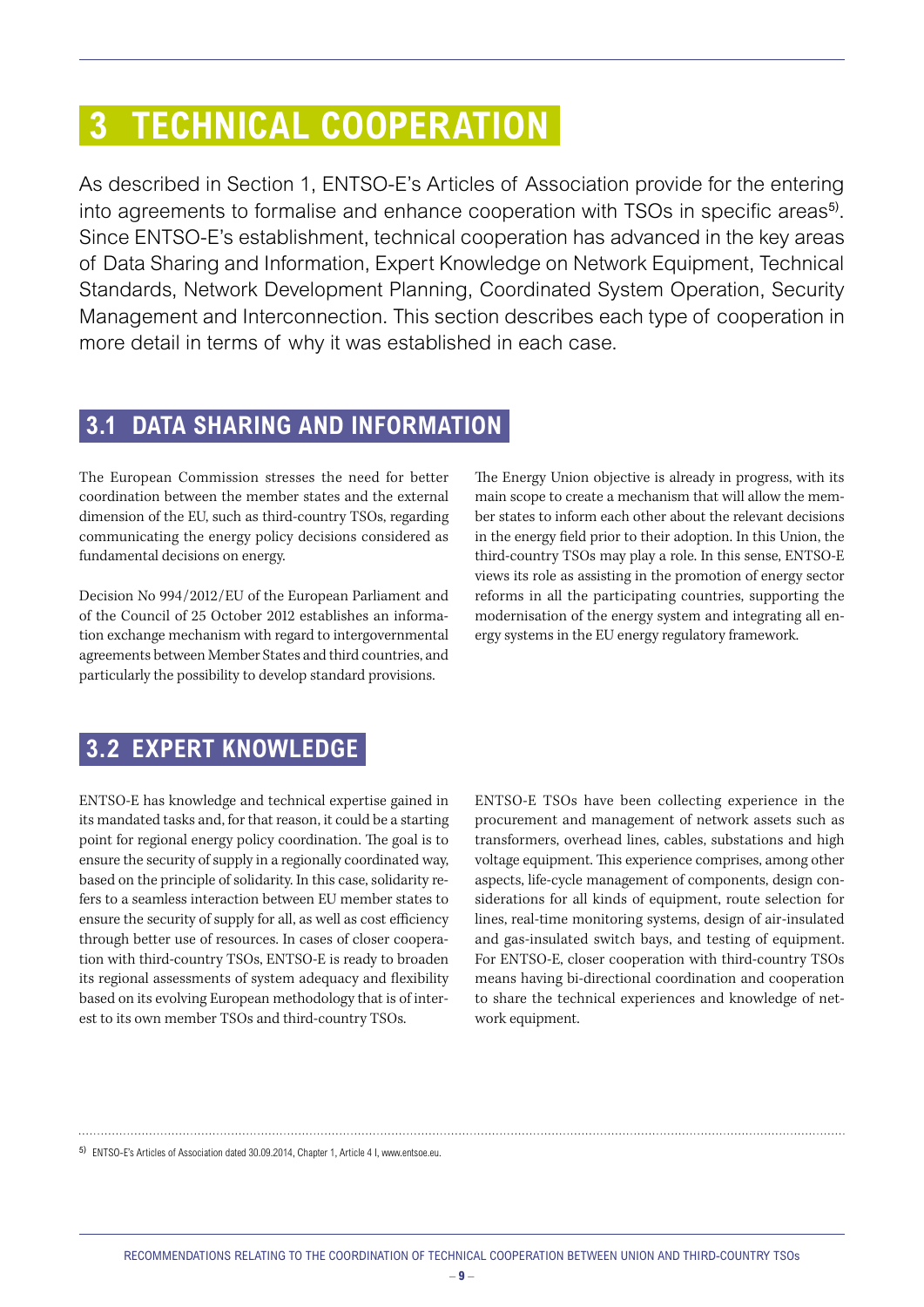#### <span id="page-9-0"></span> **3.3 TECHNICAL STANDARDS**

Standards are the basis for defining interfaces in increasingly complex systems such as transmission and distribution systems. It is highly recommended to implement standardisation from the beginning of a process to ensure long-term sustainability.

The implementation of the EU network codes, which is applicable to EU TSOs, would, if also implemented for thirdcountry TSOs, have the advantage of creating a level beyond EU borders with mutual interest for both ENTSO-E's and third-country TSOs. Economies of scale could be exploited in equipment connected to the network by having the same technical standards. Where it is not efficient to implement the network codes in third-country TSOs because these countries already have a profound framework of technical standards for grid connection, it might be helpful to agree at least on common minimum requirements in order to foster the standardisation of equipment.

#### **3.4 NETWORK DEVELOPMENT PLANNING**

As the European electricity system requires a more reliable, competitive and sustainable electricity supply, there is an urgent need to renew existing grids and to ensure timely development of infrastructure. ENTSO-E's guiding principle is that infrastructure investments be made where the socioeconomic gains are largest. The development and renewal of the transmission infrastructure is central and is a recognised issue within the EU. Investments in transmission infrastructure should be facilitated through the launch of a pan-European communication plan to support critical infrastructure projects, and these are detailed in ENTSO-E's Ten-Year Network Development Plan (TYNDP). Another important aspect of the network development planning is to share common criteria and technical rules for designing, implementing and operating interconnected grids.

In addition, the need for network development has significantly increased by the integration of Renewable Energy Sources (RES). RES are not always decentralised but can also be found concentrated in remote areas (e. g. offshore wind power), and directional power flows over long distances are playing an increasingly important role. Several members of ENTSO-E are already addressing that challenge by planning additional backbone transmission corridors (e. g. HVDC technology connected to the existing Alternating Current (AC) network). RES integration into the market can be done by upgrading the current market design, empowering endconsumers and improving market incentives.

A truly integrated and competitive internal energy market not only needs a common regulatory framework but also significant development of energy infrastructure for crossborder interconnections among ENTSO-E member states and between ENTSO-E member states and third-country TSOs. Common criteria of cost-sharing and cost-allocation analysis as well as an identification of financial schemes could help to develop a long-lasting business model for international energy exchanges.

Another aspect of network development is the increased need for mechanically switched reactive power compensation devices and Flexible AC Transmission Systems (FACTS). The decommissioning of conventional generation has an impact on the steady state load-flow situation and on network stability. For this reason, knowledge sharing can provide essential information and feedback on system stability studies undertaken by TSOs.

Storage and demand side response need to be fully integrated within power systems to foster innovations and new technologies. These new technologies can reduce the primary energy demand, diversify and consolidate supply options (both external and indigenous) and optimise energy network infrastructure to fully benefit from diversification. New technologies can deliver efficient and cost-effective solutions to improve the efficiency of buildings and local heating systems.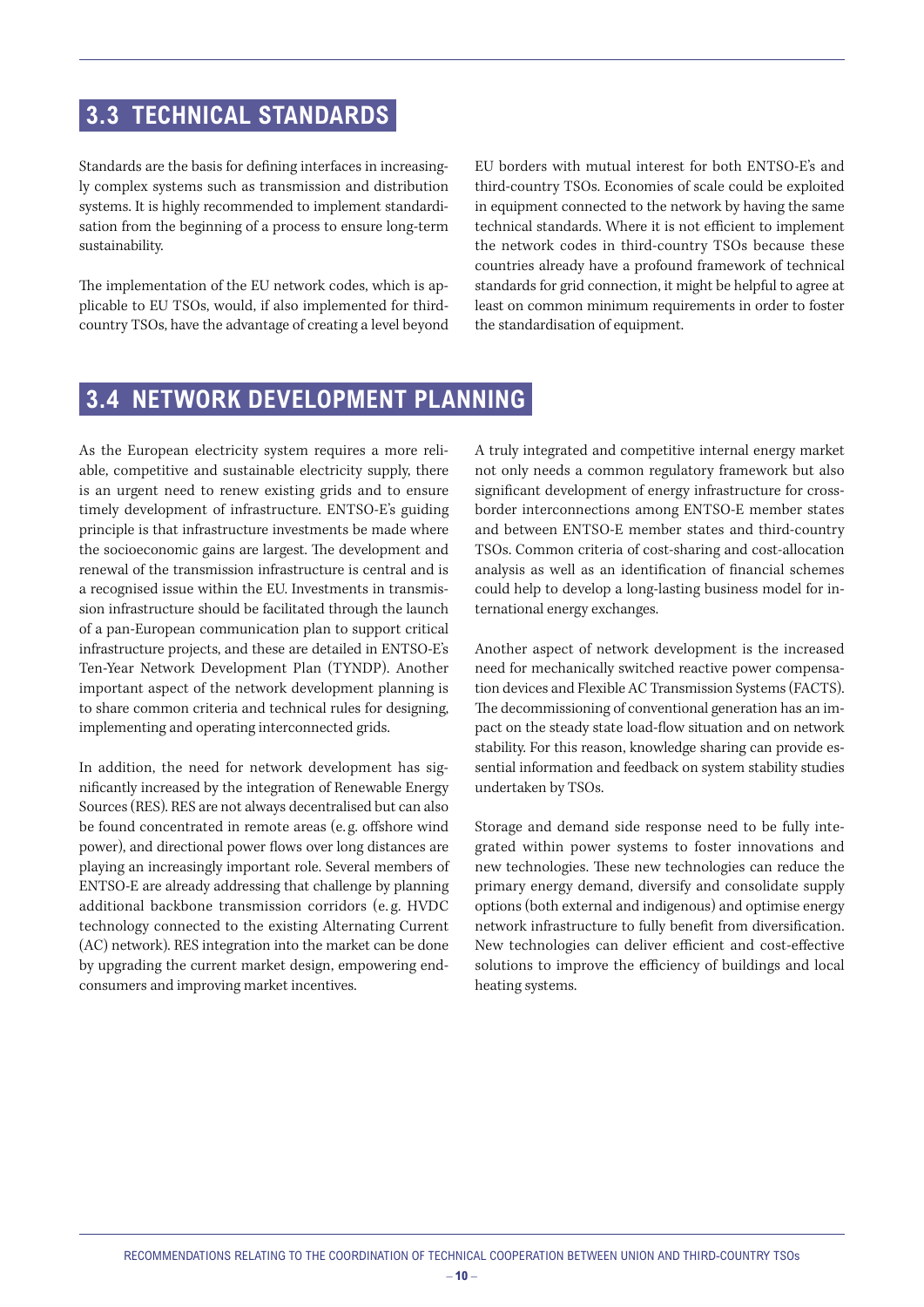#### <span id="page-10-0"></span> **3.5 COORDINATED SYSTEM OPERATION**

ENTSO-E and its members are ready to share experiences on how to coordinate system operation among numerous TSOs. Given the potential for increased trading with other areas, coordination of the flexibility requirements of the European system with its neighbours increases reliability and reduces costs. Planning methods and tools to quantify and ensure sufficient power system flexibility are being developed and will benefit both ENTSO-E and third-country TSOs.

External coordination between ENTSO-E and third-country TSOs relating to the conventions and emerging best practice for data visualisation, human factors' issues and alarm

management will help to ensure that appropriate tools are continuously being developed.

Renewable production forecasting, plant power flow and dynamic model validation, ancillary services from RES and the associated communication control scheme and algorithms are key areas in which the global industry as a whole could benefit significantly from international coordination and cooperation. Smart transmission and distribution grids, properly coordinated, are the backbone of an integrated energy system and a foundation for a sustainable environment, climate and innovation.

#### **3.6 SECURITY MANAGEMENT**

Security of the supply is of key concern for every TSO, and is of particular concern for less integrated and connected systems. Often energy security issues are addressed only at a national level without taking into account the interdependence of member states. The European Commission has started to develop a policy to address the physical protection of critical infrastructure against threats, hazards etc., which includes cybersecurity.

In times of terrorist threats, protection against intentional destruction of network equipment and cyber-attacks on Energy Management Systems and System Control and Data Acquisition (EMS/SCADA) is a worldwide challenge. Given the global scope and scale of these issues, ENTSO-E puts a strong emphasis on coordination and the promotion of best practices in preventing cyber-attacks, which is critical for the public good. Sharing this best practice is recommended for cooperation with third-country TSOs.

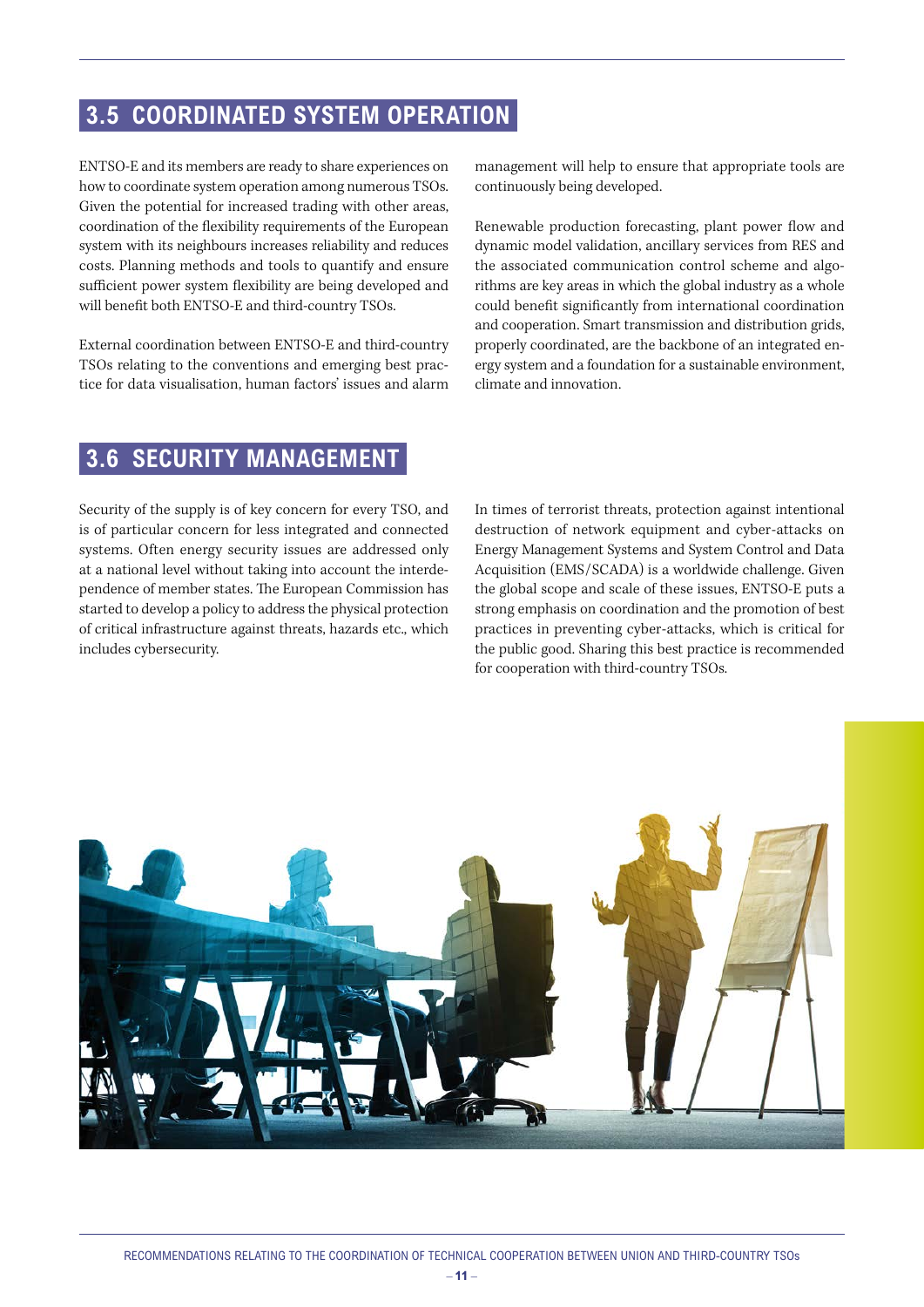#### <span id="page-11-0"></span> **3.7 INTERCONNECTION**

An interconnected energy community facilitates solidarity and trust, energy security, a fully integrated European energy system, energy efficiency, decarbonisation requests, research, innovation and competitiveness. The challenges of an interconnected power system include areas such as system stability, resource variability, uncertainty, intermittency, new connections, changed power flows, timely and adequate infrastructure development, acceptance and permitting. ENTSO-E strives for a compatible parallel operation for new interconnections. This means that any potential negative technical impact on ENTSO-E's regional areas and the newly connected TSO should be avoided by individually defined measures and rules for the interface.

An example of a negative technical impact is when the power system has structural oscillation modes<sup>6)</sup>. Among the most critical modes, there are low frequency modes, which correspond to interactions between groups of generators located at different zones of the electric systems. They can lead to the so-called inter-area oscillations. A poor damping of these kinds of oscillations may lead to severe risks to system security. These phenomena are generally linked with bulk power transits via a high impedance interface. The remedy for these oscillations can be the limitation of transits at the interface. As this goes against the economic interest of the interface, Power System Stabilizers are usually installed on the generators in order to damp the oscillations.

The application of technical rules for interconnection may be impossible to implement in third-country TSOs because they have different structures and sizes. Moreover, it has to be understood that a synchronous extension may benefit from a smaller system being connected, but it brings increased complexity and operational risk for the larger system.

Unlike synchronous connections, asynchronous HVDC connections are not prone to inter-area-oscillations. Moreover, they do not transmit fault levels and avoid the propagation of disturbances. In case of Voltage Source Converters, they can also contribute to reactive power control in the AC network. Lead times to construct HVDC connections are shorter than in case of HVAC connections.

Therefore, for new interconnections with third countries, ENTSO-E recommends, in principle, an interconnection operation via HVDC.

If, however, an AC connection is requested, then a technical study must be carried out to prove its feasibility, demonstrate that such an AC connection does not increase the risk for the synchronous area, and show the benefits, in terms of security of supply, for the connecting party of using an AC connection compared to a HVDC connection.



6) Having their origin in the 'elastic' characteristics of the electromagnetic link between generators, associated with the inertia effects of the rotating elements in the generators and in the effect of the controllers, mainly the voltage controllers of the generators.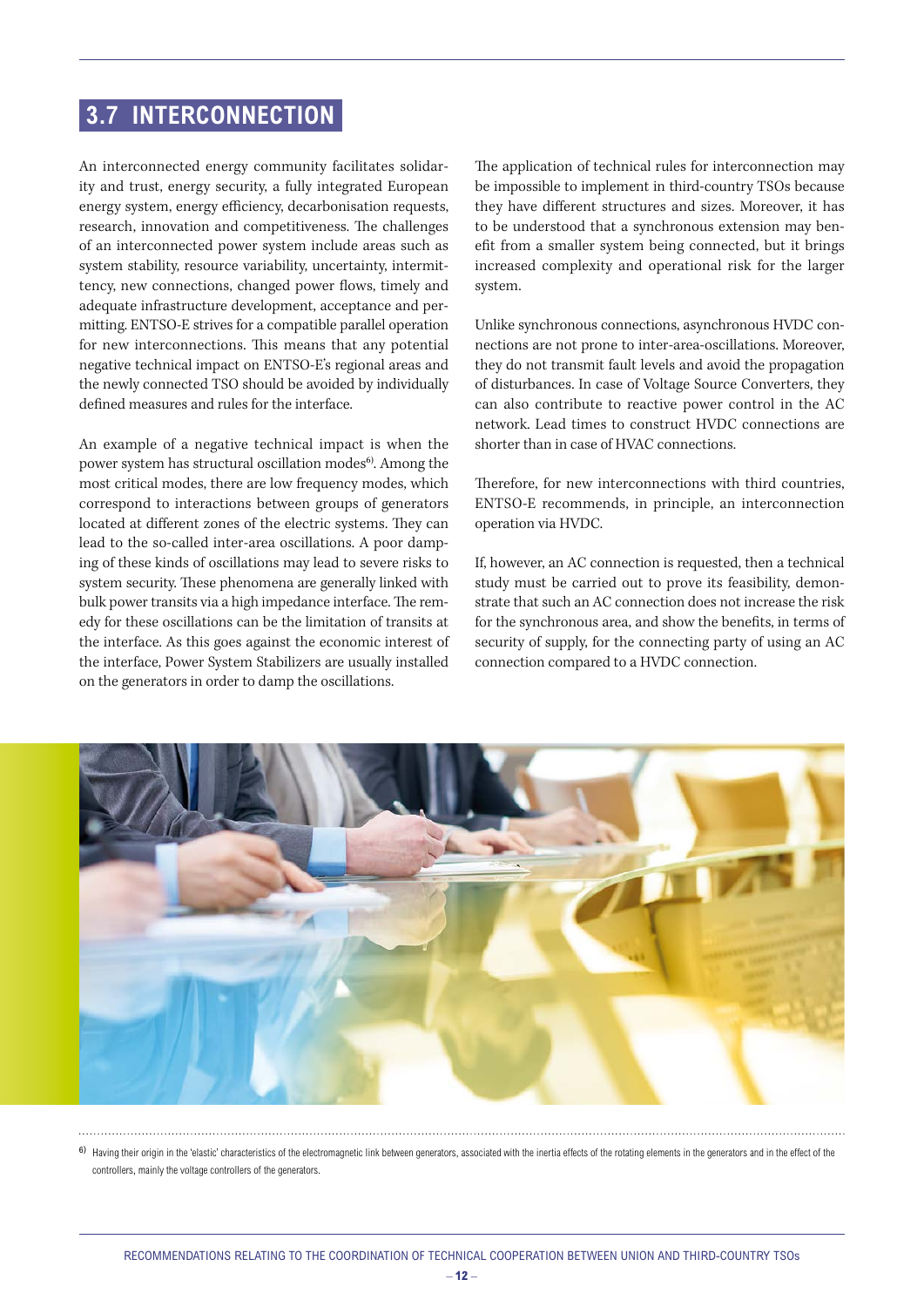### <span id="page-12-0"></span> **4 FRAMEWORK FOR THIRD-COUNTRY TSOs**

#### **4.1 CRITERIA TO CATEGORISE THIRD-COUNTRY TSOs**

ENTSO-E considers the following criteria that influence the different categories of third-country TSOs and that affect the recommendations for technical coordination:

The third country's **Relationship to the EU** is an important consideration, for example, whether the country is a party to the Energy Community Treaty<sup>7)</sup> and especially if it is bound to implement the following rules:

- **»** Directive 2009/72/EC of the European Parliament and of the Council, 13 of July 2009, concerning common rules for the internal market in electricity and repealing Directive 2003/54/EC.
- **»** Regulation (EC) No 714/2009 of the European Parliament and of the Council, 13 of July 2009, on conditions for access to the network for cross-border exchanges in electricity and repealing Regulation (EC) No 1228/2003.
- **»** The future Regulation establishing a guideline on electricity transmission system operation Guideline

**The nature of the interconnection: AC or DC connection** is assessed as to whether the third-country TSO is connected to an ENTSO-E member TSO or to an ENTSO-E synchronous area through an AC or DC connection. Where a third-country TSO has no AC or DC connection, it does not prevent a potential future possibility to share expertise and knowledge.

On the other hand, third countries that request interconnection to the ENTSO-E synchronous area or an ENTSO-E member should have implemented the third energy package or should be bound to implement it by a negotiated contract with the EU. Such a contract, for example, is the membership in the energy community.

7) Or similar agreement with the EU with the objective to export the EU Energy law in the third country.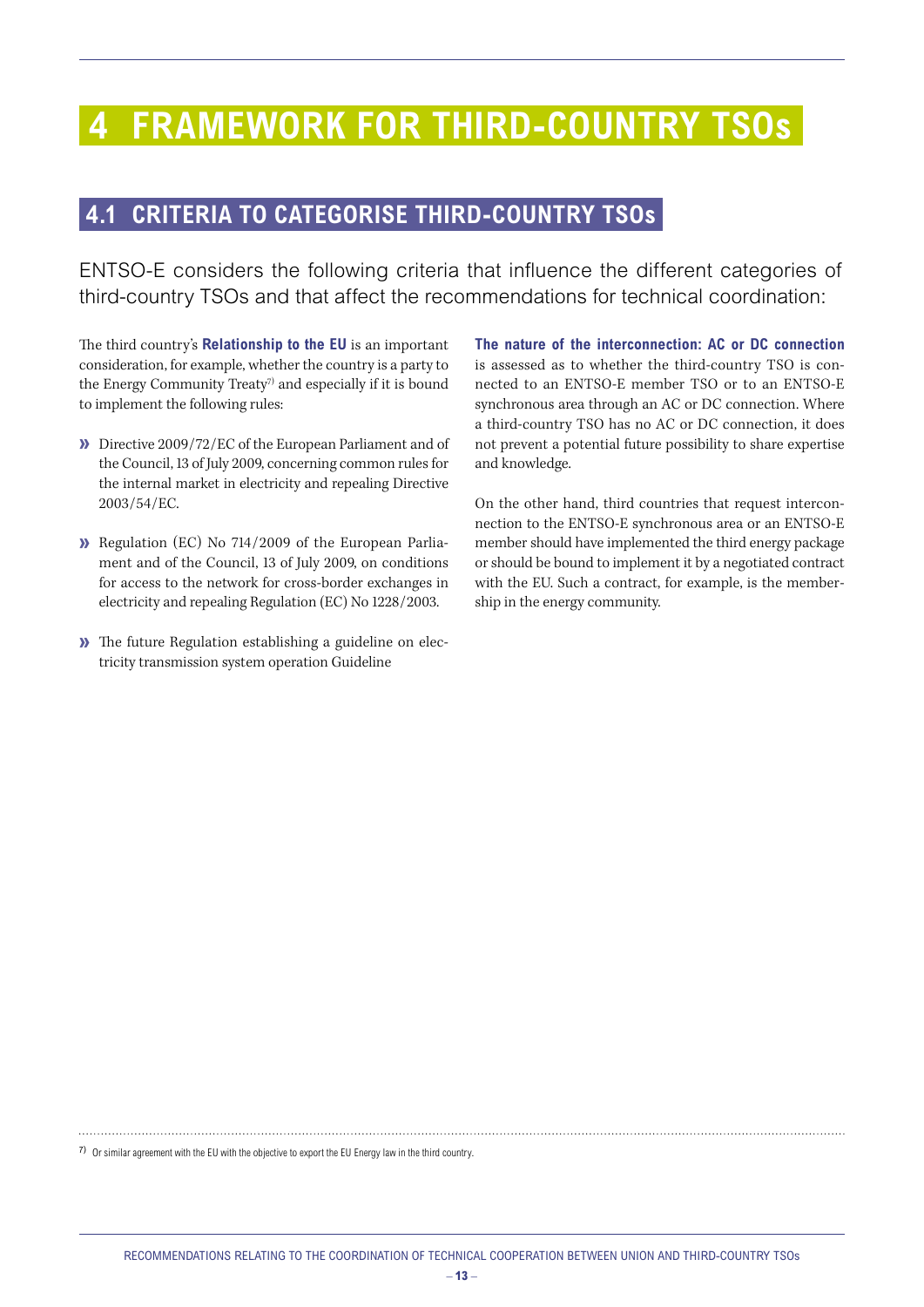#### <span id="page-13-0"></span> **4.2 CATEGORIES OF THIRD-COUNTRY TSOs**

In light of the criteria identified in section 4.1, ENTSO-E identifies three categories of third-country TSOs:

- **1.** TSO of an Energy Community country<sup>8)</sup> that is (a) electrically connected via AC, (b) electrically connected via DC or (c) not connected to a member(s) of ENTSO-E or to an ENTSO-E synchronous area;
- **2.** TSO in a country that is not a contracting party of the Energy Community but which, nevertheless, has or is in negotiation to sign a specific agreement to accommodate or implement EU legislation and is: (a) electrically connected via AC, (b) electrically connected via DC or (c) not connected to a member(s) of ENTSO-E or to an ENTSO-E synchronous area;
- **3.** TSO in a country that is not a contracting party of the Energy Community and that does not have or is not in negotiation to sign a specific agreement to accommodate or implement EU

Legislation, and is (a) electrically connected via AC, (b) electrically connected via DC or (c) not connected to a member(s) of ENTSO-E or to an ENTSO-E synchronous area.

Not all categories of third-country TSOs have been experienced by ENTSO-E, as it may be the case that no country yet falls into one of these categories. In the following table, the above categories, which have been experienced to date by ENTSO-E, are shown.

#### **Nature of the interconnection**

| <b>Relationship</b><br>to the EU       | (a) AC inter-<br>connection                           | (b) DC inter-<br>connection | (c) No inter-<br>connection            |
|----------------------------------------|-------------------------------------------------------|-----------------------------|----------------------------------------|
| 1. Energy<br>Community<br>country      | Western part of<br>Ukraine, Albania,<br>Kosovo*       | Georgia                     | Rest of<br>Ukraine.<br>Moldova         |
| 2. Specific<br>agreement<br>with EU    | Morocco.<br>Algeria, Tunisia,<br>Maghreb<br>Agreement |                             |                                        |
| 3. No specific<br>agreement<br>with EU | Russia.<br>Belorussia                                 | Russia                      | All other<br>countries in<br>the world |
|                                        |                                                       |                             |                                        |

Table 1: Technical Cooperation with Third-Country TSOs experienced to date by ENTSO-E

Of course, the rest of the Ukraine, Moldova and Georgia can also be seen as countries under category 3 (a) because they are over Russia and Belorussia indirectly but synchronously connected to the Baltic synchronous area. However, these countries are mentioned in the table only from the point of view of categorisation, which makes them eligible for a stronger cooperation with ENTSO-E.

8) Or similar agreement with the EU with the objective to export the EU Energy law in the third country. This comment is applicable to the other mentions of the Energy Community.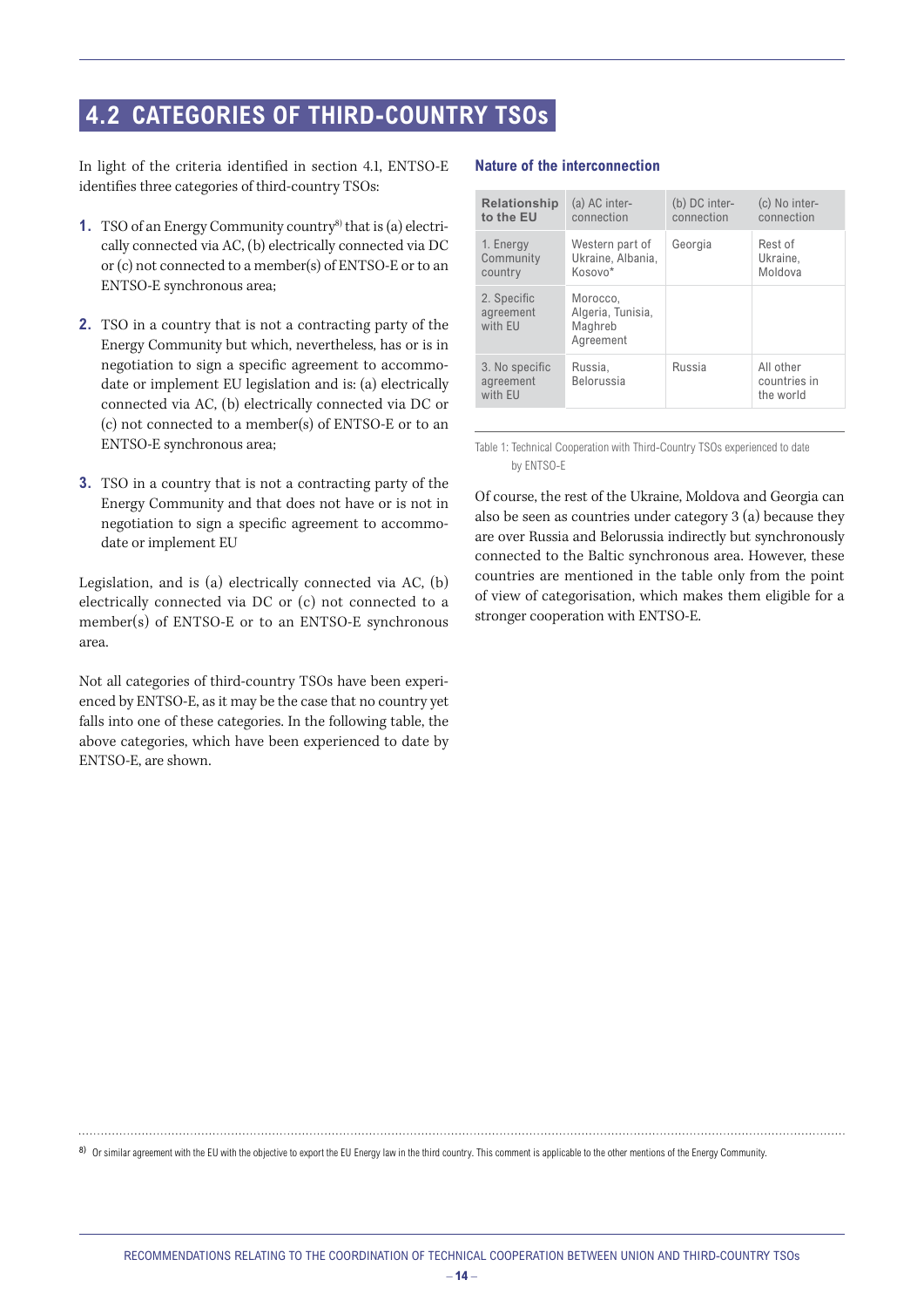### <span id="page-14-0"></span> **5 RECOMMENDATIONS**

This section sets out the ENTSO-E recommendations on the coordination of technical cooperation, taking into account the categories of third-country TSOs as identified in Section 4. The following set of recommendations also takes into account the feedback received from external parties, including ACER and the European Commission. ENTSO-E undertook a consultation, and Annex 1 provides the table of responses to the consultation, including how the feedback was addressed.

#### **5.2 CATEGORY 1 (A)**

These third countries are members of the Energy Community, and their TSOs are synchronously connected with one of the ENTSO-E synchronous areas. For this type of TSO, a long-term agreement or a connection agreement with ENTSO-E, or at least an operational agreement with a TSO belonging to this synchronous area, is in place. These countries have already implemented or are in the process of implementing the same technical standards and market rules as the TSOs of ENTSO-E. Therefore, the technical cooperation is at its highest possible level including all aspects of cooperation regarding system operation, system development and market.

In terms of the more specific levels of cooperation, the following can be stated:

**Coordinated System Operation, Data and Information Sharing:** The scope of technical cooperation is per the Operation Handbook (OH)/System Operation Guideline and Emergency and Restoration Code.

**Expert Knowledge:** Full sharing of expertise and knowledge is necessary for operating and developing the common synchronous areas.

**Network Development Planning:** These TSOs are included in network development plans of their synchronous areas.

**Security Management:** This cooperation is fully agreed on with these TSOs.

#### **5.3 CATEGORY 1 (B)**

These third countries are members of the Energy Community, and their TSOs have a DC connection with one of the ENTSO-E synchronous areas. These countries do not have the same technical standards as the TSOs of ENTSO-E; nevertheless, they are implementing the same market rules that are already in place in EU countries. If such TSOs are interested in applying ENTSO-E rules relating to system operation and grid planning, then ENTSO-E can arrange corresponding workshops and participation in conferences organised by ENTSO-E.

In terms of the more specific levels of cooperation, the following can be stated:

**Coordinated System Operation, Data and Information Sharing:** This would not be based on EU regulations but on common interests and needs, which would have to be developed together. Cooperation is at the level of expert knowledge. ENTSO-E supports the transfer of knowledge to these TSOs, if desired. ENTSO-E can help to develop system operation planning methods and tools to quantify and ensure sufficient power system flexibility that are of benefit to both ENTSO-E and third-country TSOs.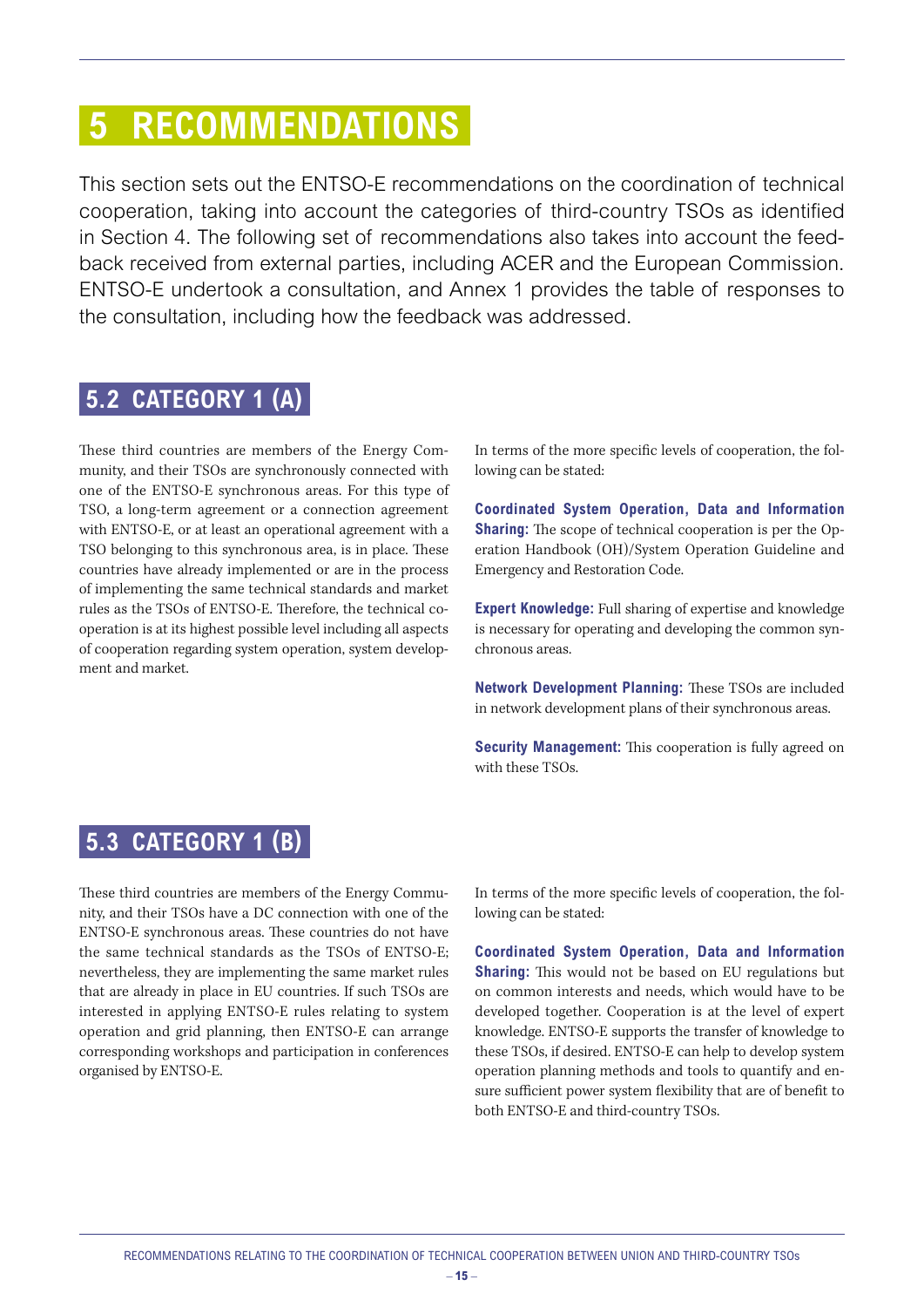#### <span id="page-15-0"></span> **5.4 CATEGORY 1 (C)**

These third countries are members of the Energy Community, but their TSOs have neither an AC nor a DC connection with one of ENTSO-E's synchronous areas. These countries do not have the same technical standards as the TSOs of ENTSO-E. Nevertheless, they are implementing the same market rules that are already in force in EU countries. If such TSOs are interested in applying ENTSO-E rules relating to system operation and grid planning, then ENTSO-E can arrange corresponding workshops and participation in conferences organised by ENTSO-E.

If these countries are interested in establishing future AC or DC connections with one of the ENTSO-E synchronous areas based on principles described in Section 3 and on positive outcomes of corresponding feasibility studies, ENTSO-E can investigate the feasibility for a connection and, if deemed feasible, arrange to sign a connection agreement.

**Expert Knowledge:** ENTSO-E is supportive of the transfer of expert knowledge to those countries depending on their interest and needs.

**Network Development Planning:** As these countries are neighbours to one of ENTSO-E's synchronous areas, they can be included in the ENTSO-E development plans.

**Security Management:** ENTSO-E recommends the coordination and promotion of best practices in the prevention of cyber-attacks, which is critical for the public good, and it is willing to share its knowledge in this area.

In terms of the more specific levels of cooperation, the following can be stated:

**Coordinated System Operation, Data and Information Sharing:** This would not be based on EU regulations but on common interests and needs that would have to be developed together. In case of an AC connection agreement, the scope of technical cooperation would be as per the Operation Handbook/System Operation Guideline and Emergency and Restoration Code. Otherwise, the cooperation is at the level of expert knowledge. ENTSO-E supports the transfer of knowledge to these TSOs, if desired. ENTSO-E can help to develop system operation planning methods and tools to quantify and ensure sufficient power system flexibility.

**Expert Knowledge:** ENTSO-E is supportive of the transfer of expert knowledge to those countries depending on their interest and needs.

**Network Development Planning:** In case of an AC or DC connection agreement, these countries can be included in the ENTSO-E development plans.

**Security Management:** ENTSO-E recommends the coordination and promotion of best practices in the prevention of cyber-attacks, which is critical for the public good, and it is willing to share its knowledge in this area.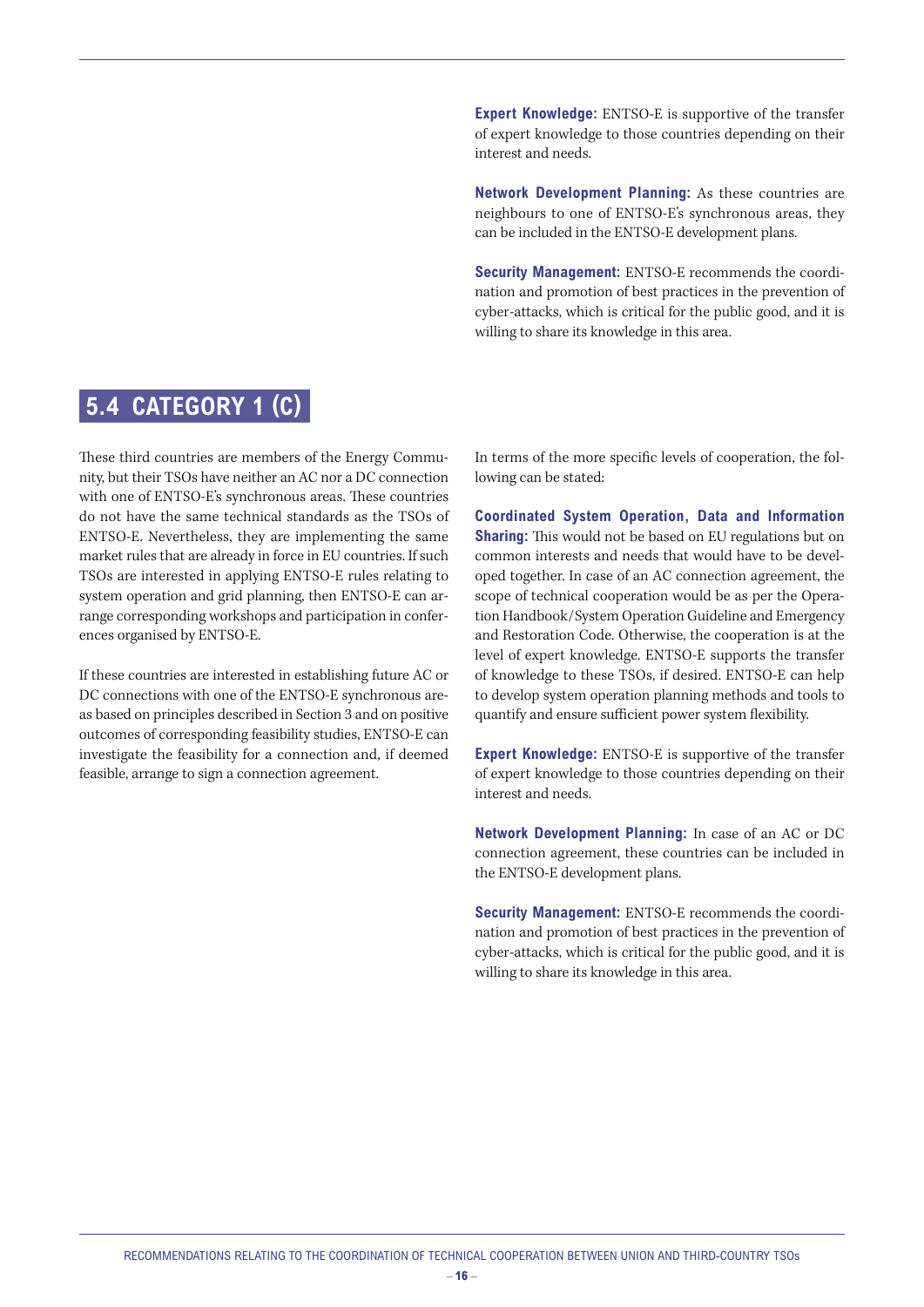#### <span id="page-16-0"></span> **5.5 CATEGORY 2 (A)**

These countries are synchronously connected with one of ENTSO-E's synchronous areas, and their TSOs have an operation agreement with a TSO belonging to this synchronous area. It can also be the case that they have signed or are in the process of signing specific agreements with the EU to accommodate certain provisions of the EU acquis, particularly in the energy sector. These countries do not have the same technical standards as the TSOs of ENTSO-E. There is a need or convenience for these TSOs to apply certain ENTSO-E rules relating to system operation, grid planning and market. ENTSO-E can arrange corresponding workshops and invite these TSOs to conferences organised by ENTSO-E. Further collaboration, in the form of voluntary groups or in the form of regional cooperation, is also suitable.

In terms of the more specific levels of cooperation, the following can be stated:

**Coordinated System Operation, Data Sharing and Information:** Due to synchronous operation, the scope of technical cooperation should be consistent with the one in the Operation Handbook/System Operation Guideline, and Emergency and Restoration Code. The aim is to motivate these TSOs to implement these technical standards in their countries. Cooperation can include the possibility to co-work in voluntary groups of interest, especially to promote a minimum consistency with EU rules in managing power exchanges.

**Expert Knowledge:** ENTSO-E is ready to intensify the transfer of expert knowledge to those countries.

**Network Development Planning:** Such TSOs can be included in ENTSO-E development plans.

**Security Management:** ENTSO-E recommends the coordination and promotion of best practices in the prevention of cyber-attacks, which is critical for the public good, and it is willing to share its knowledge in this area.

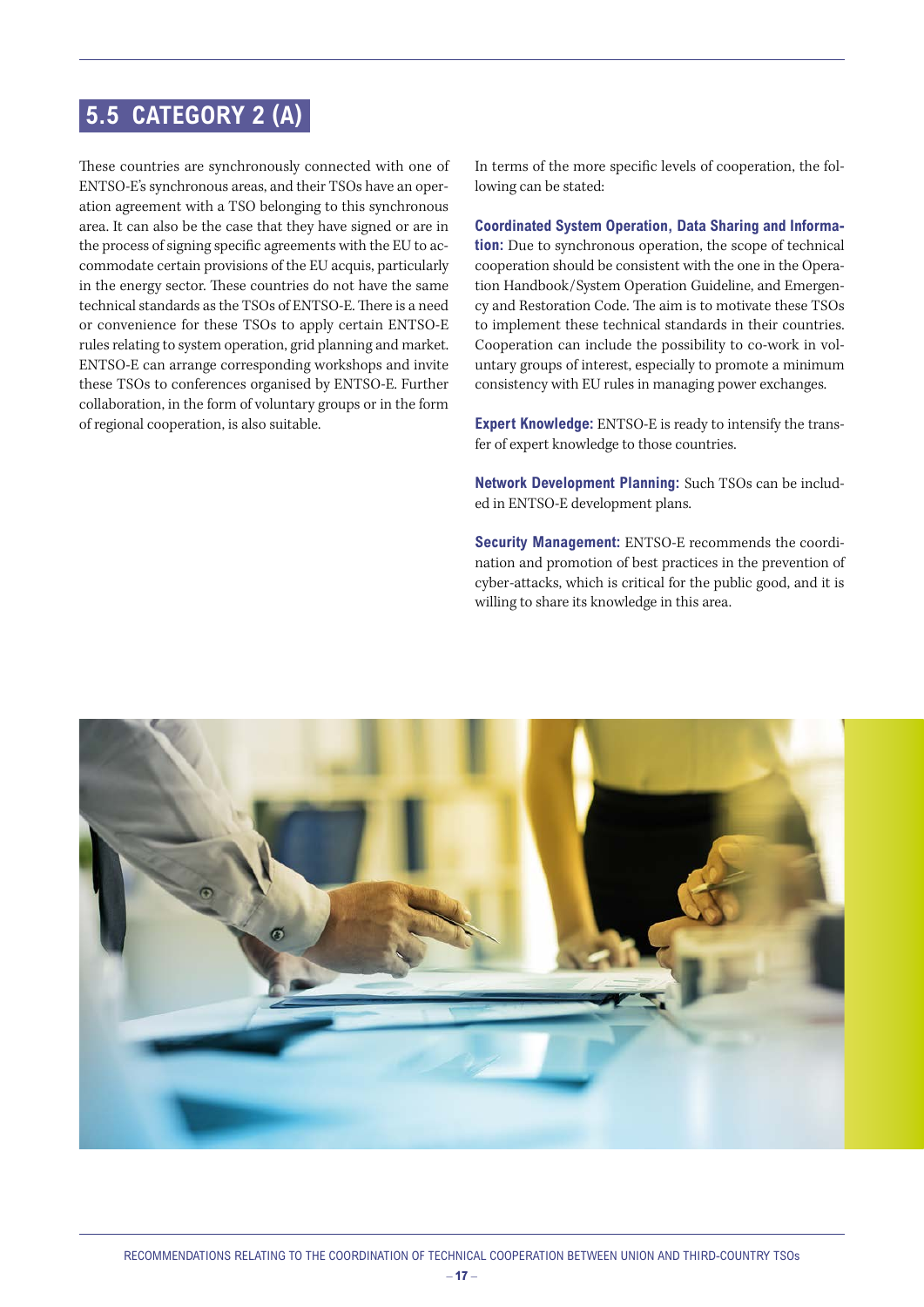### <span id="page-17-0"></span> **5.5 CATEGORY 3 (A) AND (B)**

These countries are neither members of the Energy Community nor have a specific agreement for implementing the provisions of EU acquis. Their TSOs are synchronously or asynchronously connected with one of ENTSO-E's synchronous areas. These third-country TSOs have an operation agreement with a TSO or TSOs belonging to this synchronous area. Their approach to system operation, grid planning and market can be based on different philosophies.

In terms of the more specific levels of cooperation, the following can be stated:

**Coordinated System Operation, Data and Information Sharing:** This would not be based on EU regulations but on common interests and needs that would have to be developed together. Neighbouring TSOs can maintain the exchange of knowledge of coordinated system operation.

**Expert Knowledge:** Knowledge may be transferred according to mutual interests and needs.

**Network Development** Planning: Such TSOs can be included in ENTSO-E's development plans.

**Security Management:** Neighbouring TSOs can maintain the exchange of knowledge on security management.

#### **5.6 CATEGORY 3 (C)**

These countries are neither members of the Energy Community nor have a specific agreement for implementing the provisions of EU acquis. They are not connected with one of ENTSO-E's synchronous areas. Therefore, operation agreements with ENTSO-E TSOs do not exist either. ENTSO-E can share learning and best practice as deemed helpful and invite these TSOs to conferences organised by ENTSO-E, where such information can be shared in open forums.

In terms of the more specific levels of cooperation, the following can be stated:

**Coordinated System Operation, Data and Information Sharing:** This would not be based on EU regulations but on common interests and needs that would have to be developed together

**Expert Knowledge:** Knowledge may be transferred according to mutual interests and needs relating to areas such as system operation, grid planning and market.

**Network Development Planning:** Such TSOs are not relevant for ENTSO-E development plans. Nevertheless, expert knowledge on system development practices can be exchanged with these TSOs in open forums.

**Security Management:** This would depend on the shared need to provide expertise and policies to each other.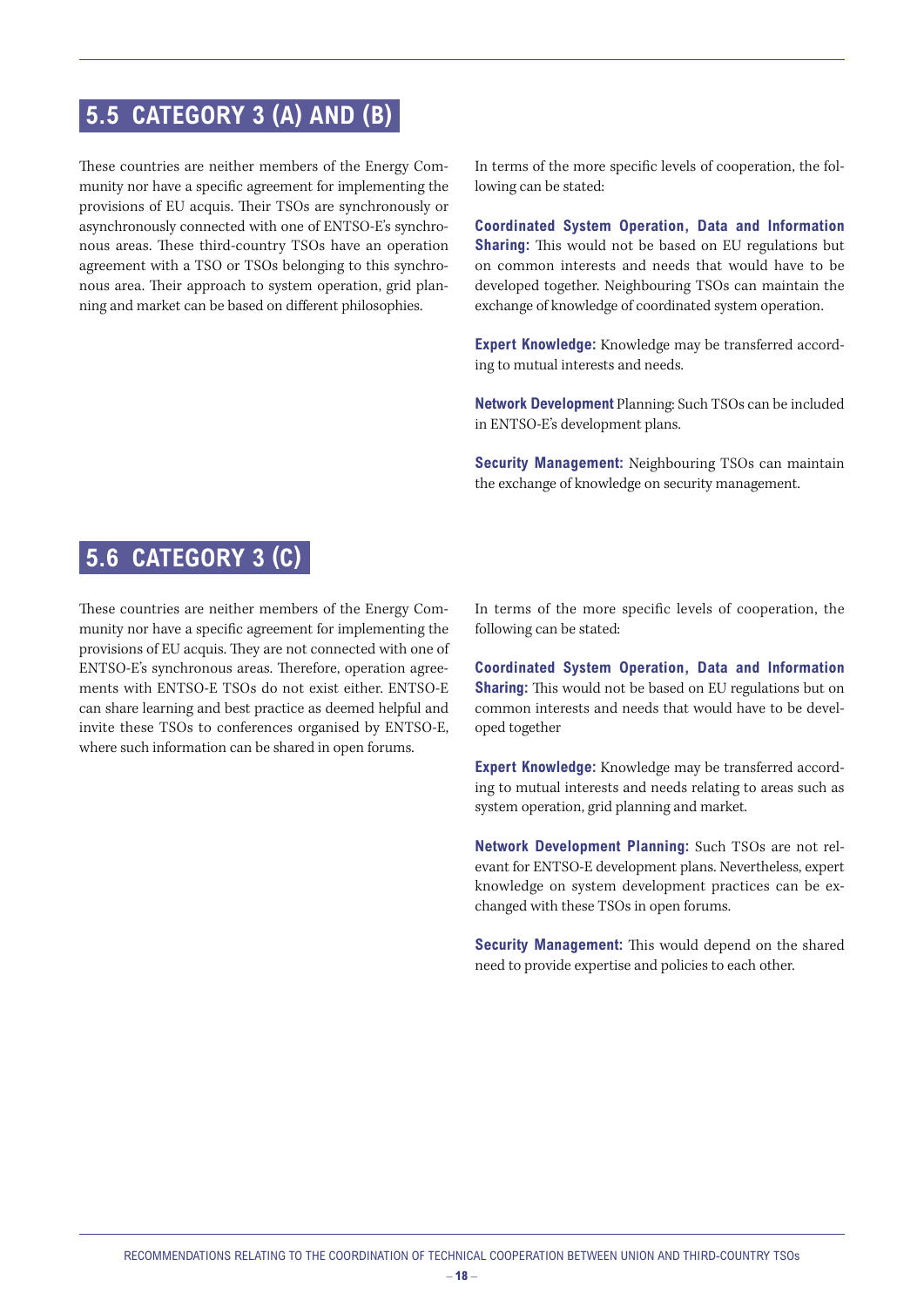## <span id="page-18-0"></span> **6 SUMMARY AND FUTURE DEVELOPMENTS**

This document provides recommendations for the cooperation of ENTSO-E with third-country TSOs and is adopted in accordance with Article 8(3)(c) Regulation (EC) No 714/2009. In this document, the role of ENTSO-E is to facilitate the cooperation and coordination between TSOs to ensure effective and transparent access to the transmission networks and to provide coordinated and forward-looking planning. Supporting the technical evolution of the transmission system, including the creation of interconnection capacities with third-party TSOs, is a fundamental aspect of ENTSO-E's remit. Sharing best practices on traditional and new issues will help all involved parties on their way towards a sustainable energy future.

In maintaining and continuously improving these recommendations, ENTSO-E will continue to review and update these recommendations, taking into account practical experience of their implementation. In addition, ENTSO-E intends in the future to consult with third-country TSOs with the intention of making changes that would be beneficial to this framework for technical cooperation.

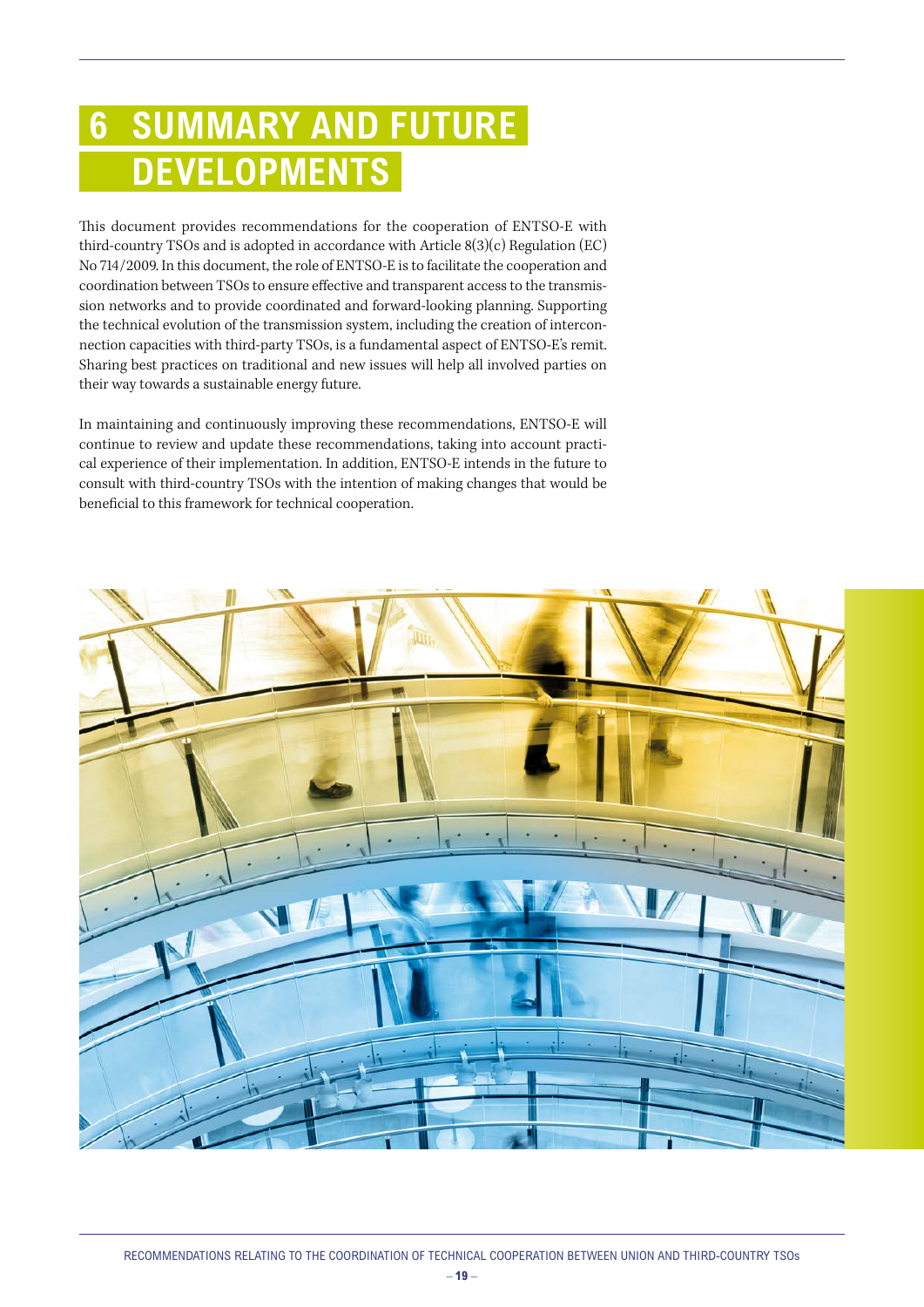## <span id="page-19-0"></span>**ANNEX 1 – ENTSO-E CONSULTATION ON RECOMMENDATIONS (2015)**

| <b>Proposal made</b><br>by   | <b>Proposal</b>                                                                                                                                                                                                                                                                                                                                                                                                                                                                                                                                                                                         | <b>Action by ENTSO-E</b>                        | <b>Explanation for</b><br><b>ENTSO-E action</b>                                                               |
|------------------------------|---------------------------------------------------------------------------------------------------------------------------------------------------------------------------------------------------------------------------------------------------------------------------------------------------------------------------------------------------------------------------------------------------------------------------------------------------------------------------------------------------------------------------------------------------------------------------------------------------------|-------------------------------------------------|---------------------------------------------------------------------------------------------------------------|
| <b>VDE/DKE</b>               | Standards are the base for defining interfaces in increasingly complex<br>systems, which influence Transmission Systems (TS) today and<br>tomorrow. Standards are also a step ahead, not only reflecting current<br>but also future developments. The standardisation work done in IEC/<br>TC57 'Power systems management and associated information<br>exchange', e.g. in IEC 61850 together with ENTSO-E, is an example for<br>taking present and future grid developments into account. It is highly<br>recommended to involve standardisation from the very beginning to<br>provide sustainability. | Accepted and point is<br>reflected in Section 3 | <b>Explanation not needed</b><br>due to full acceptance                                                       |
| <b>VDE/DKE</b>               | Based on the positive experiences of the ENTSO-E/CLC cooperation,<br>the contact group BTWG143-2 should enlarge its focus to IEC. This<br>group could not only facilitate the coordination on the European level<br>but also take into consideration the international standardisation at<br>IEC.                                                                                                                                                                                                                                                                                                       | Accepted and point is<br>reflected in Section 3 | <b>Explanation not needed</b><br>due to full acceptance                                                       |
| <b>VDE/DKE</b>               | The IEC System Committee 'Smart Energy' could also support. The<br>scope of this System Committee includes standardisation in the field<br>of Smart Energy to provide systems level standardisation, coordination<br>and guidance in the areas of Smart Grid and Smart Energy, including<br>interaction in the areas of heat and gas. Also included are Advanced<br>Metering, Cybersecurity, Microgrids and Active Distribution grids.                                                                                                                                                                  | Accepted and point is<br>reflected in Section 3 | <b>Explanation not needed</b><br>due to full acceptance                                                       |
| <b>EPRI</b><br>International | ENTSO-E members have made a significant contribution to the<br>industry through the development and adoption of the CIM. This<br>experience should continue to be shared and updated with third-party<br>TSOs and vendors.                                                                                                                                                                                                                                                                                                                                                                              | Accepted and point is<br>reflected in Section 3 | <b>Explanation not needed</b><br>due to full acceptance                                                       |
| <b>EPRI</b><br>International | The ongoing transition to the IEC 61850 standards will require close<br>collaboration between a wide range of TSOs, vendors and tool<br>developers to increase efficiency of deployment and operation.                                                                                                                                                                                                                                                                                                                                                                                                  | Accepted and point is<br>reflected in Section 3 | <b>Explanation not needed</b><br>due to full acceptance of<br>the message content                             |
| <b>EPRI</b><br>International | ENTSO-E has been at the vanguard of system interoperability through<br>the development of the Network Codes. A specific area of mutual<br>benefit relates to the integration of inverter interfaces with the<br>synchronous system. The value of these codes increases as they are<br>socialised and implemented by TSOs internal to ENTSO-E as well as<br>external, as well as the commercial software and hardware vendor<br>community.                                                                                                                                                               | Accepted and point is<br>reflected in Section 3 | <b>Explanation not needed</b><br>due to full acceptance of<br>the message content                             |
| <b>EPRI</b><br>International | The Ten Year Network Development Plan (TYNDP) process for<br>transmission planning is an excellent example of TSO cooperation. As<br>planning methods evolve to consider a wider range of factors and<br>become more robust and risk based in nature, knowledge sharing<br>between TSOs on planning methods, as well as coordination on<br>planning activities, will become increasingly important.                                                                                                                                                                                                     | Not accepted                                    | This message is obvious.<br>The challenges of TYNDP<br>are broadly described in<br>the already existing text. |
| <b>EPRI</b><br>International | In both planning and operations, management of data and upkeep of<br>system models has become a more complex task. In conjunction with<br>the CIM, dissemination of experience as well as system data<br>information sharing will intensify.                                                                                                                                                                                                                                                                                                                                                            | Accepted and point is<br>reflected in Section 3 | <b>Explanation not needed</b><br>due to full acceptance                                                       |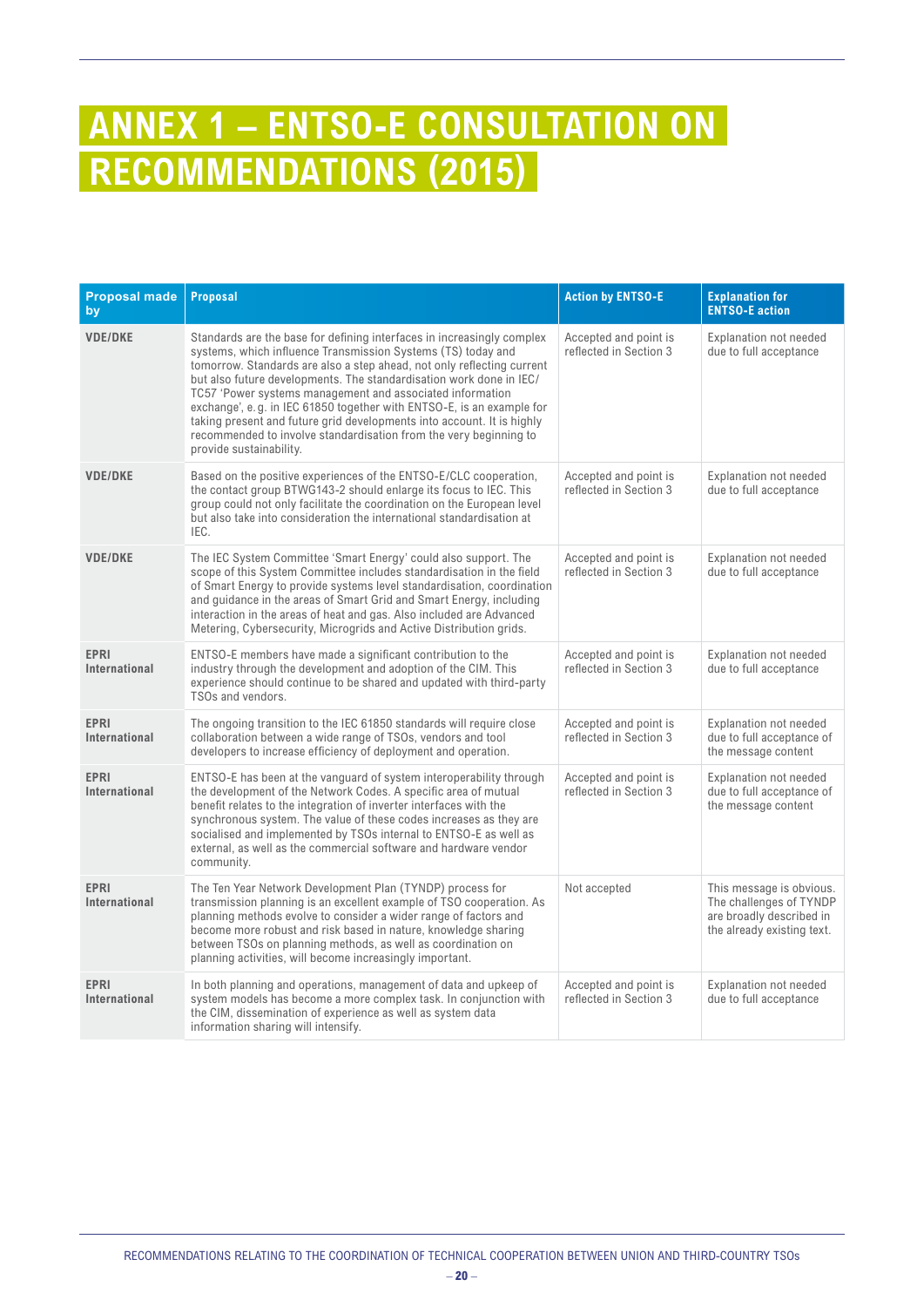| <b>Proposal made</b><br>by          | <b>Proposal</b>                                                                                                                                                                                                                                                                                                                                                                                                                                                                                                                                                                                                                                                            | <b>Action by ENTSO-E</b>                                                                                                                                                                                                                                                                                                             | <b>Explanation for</b><br><b>ENTSO-E action</b>                                                          |
|-------------------------------------|----------------------------------------------------------------------------------------------------------------------------------------------------------------------------------------------------------------------------------------------------------------------------------------------------------------------------------------------------------------------------------------------------------------------------------------------------------------------------------------------------------------------------------------------------------------------------------------------------------------------------------------------------------------------------|--------------------------------------------------------------------------------------------------------------------------------------------------------------------------------------------------------------------------------------------------------------------------------------------------------------------------------------|----------------------------------------------------------------------------------------------------------|
| <b>EPRI</b><br><b>International</b> | Flexibility metrics and assessment tools: As the penetration of variable<br>generation increases, operation of the power system has changed to<br>require fast and responsive generation. Planning methods and tools to<br>quantify and ensure sufficient power system flexibility are in<br>development and will benefit both ENTSO-E and third-party TSOs.<br>Given the potential for increased trading with other areas such as<br>North Africa and the Middle East, coordination on the flexibility<br>requirements of the continental European system with its neighbours<br>increases reliability and reduces costs.                                                 | Accepted and point is<br>reflected in Section 3                                                                                                                                                                                                                                                                                      | <b>Explanation not needed</b><br>due to full acceptance                                                  |
| <b>EPRI</b><br>International        | Coordination between TSOs and DSOs is evolving with the presence of<br>distributed resources in many international systems. A key example<br>of this includes developments in New York State, where processes and<br>tools are evolving rapidly. Sharing experiences and information<br>capture are important for other TSOs to learn and implement<br>appropriate procedures in future.                                                                                                                                                                                                                                                                                   | The following has been<br>accepted: Coordination<br>between TSOs and DSOs<br>is evolving with the<br>presence of distributed<br>resources in many<br>international systems.<br>Sharing experiences and<br>information capture is<br>important for third-party<br>TSOs to learn and<br>implement appropriate<br>procedures in future. | The example of<br>developments in New<br>York State is too specific<br>for this rather general<br>paper. |
| <b>EPRI</b><br>International        | As the proliferation of power electronic interfaces to the grid<br>continues, developments to existing system study techniques, as well<br>as accurate models, will be required.                                                                                                                                                                                                                                                                                                                                                                                                                                                                                           | Accepted and point is<br>reflected in Section 3                                                                                                                                                                                                                                                                                      | <b>Explanation not needed</b><br>due to full acceptance                                                  |
| <b>EPRI</b><br>International        | ENTSO-E and its members can benefit from the work of the North<br>American SynchroPhasor Initiative and standard development through<br>groups such as the IEC and IEEE. Shared experiences between<br>ENTSO-E members and third parties relating to data validation and<br>archives will increase the speed at which the technology is deployed in<br>a constructive manner for the industry. Growing insights into the data<br>quality needs associated with each application of synchrophasor<br>measurements as well as the robustness of those applications are<br>useful to third parties for developing the tools and technologies<br>needed for future operations. | Accepted and point is<br>reflected in Section 3                                                                                                                                                                                                                                                                                      | <b>Explanation not needed</b><br>due to full acceptance of<br>the message content                        |
| <b>EPRI</b><br>International        | As the quantity of data increases, data visualisation and situational<br>awareness tools are being refined to present the most important data<br>to the operator at each time. External coordination between ENTSO-E<br>and third parties relating to the conventions and emerging best<br>practice for data visualisation, human factors and alarm management<br>will help to ensure that appropriate tools continue to develop at the<br>same pace as the quantity of information increases.                                                                                                                                                                             | Accepted and point is<br>reflected in Section 3                                                                                                                                                                                                                                                                                      | Explanation not needed<br>due to full acceptance                                                         |
| <b>EPRI</b><br>International        | The growth of stochastic generation and demand, as well as the new<br>power electronic interfaces to the grid, have changed the time scales<br>associated with real time operational security assessment. The<br>development of tools to address these needs is a significant burden<br>that does not need to be shouldered by a small subset of the industry.<br>Coordination across the global community in this regard will ensure<br>that the appropriate tools and methods are identified and brought to<br>service in an efficient manner.                                                                                                                           | Accepted and point is<br>reflected in Section 3                                                                                                                                                                                                                                                                                      | Explanation not needed<br>due to full acceptance                                                         |
| <b>EPRI</b><br>International        | Europe is already a leader in the area of renewable integration, and the<br>benefits of that experience would be considerable to third parties.<br>Specific areas such as renewable production forecasting, plant power<br>flow and dynamic model validation, ancillary services from RES and<br>the associated communication control scheme and algorithms are key<br>areas in which the global industry as a whole could benefit significantly<br>from international coordination and cooperation.                                                                                                                                                                       | Accepted and point is<br>reflected in Section 3                                                                                                                                                                                                                                                                                      | <b>Explanation not needed</b><br>due to full acceptance                                                  |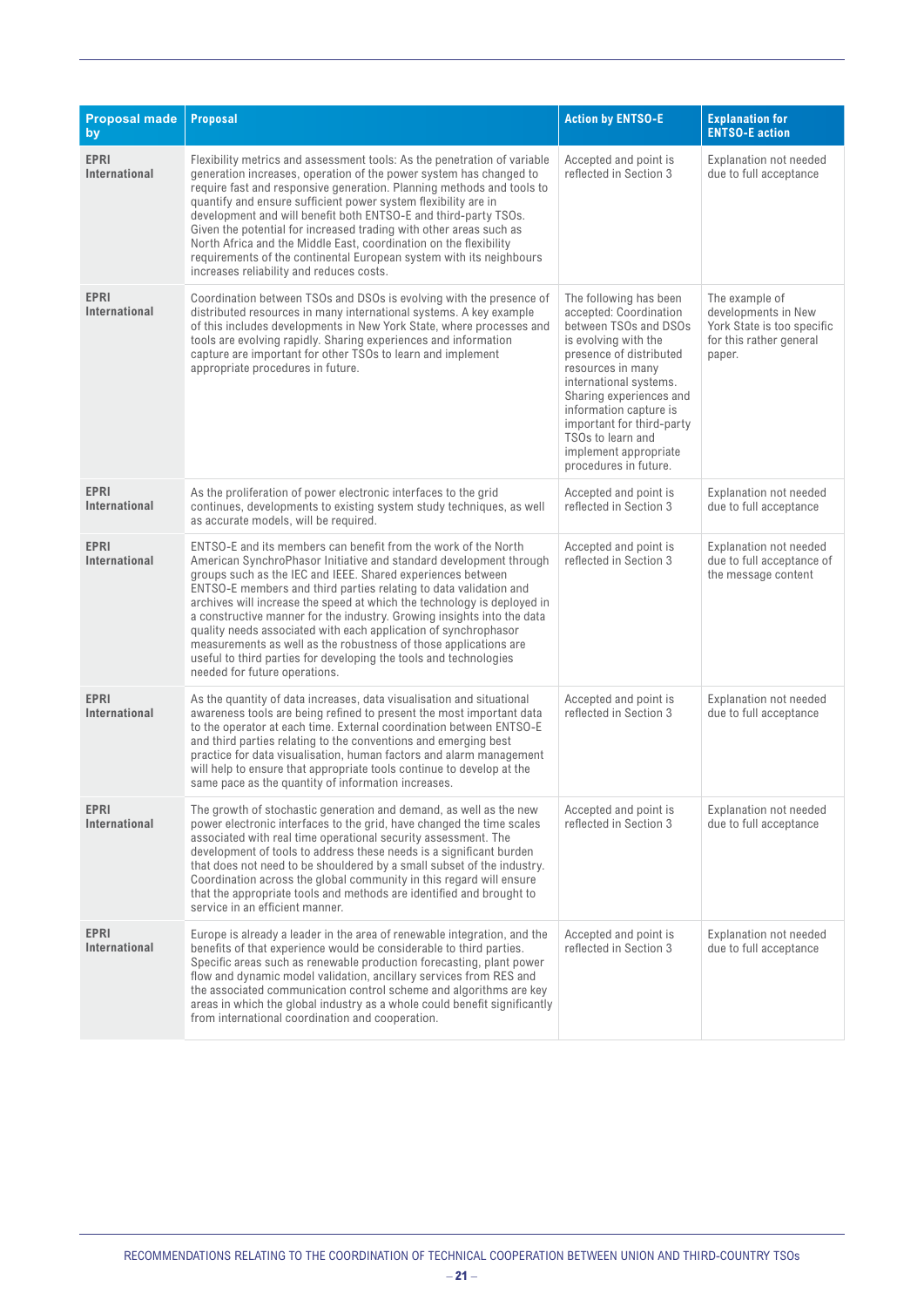| <b>Proposal made</b><br>by          | <b>Proposal</b>                                                                                                                                                                                                                                                                                                                                                                                                                                                                       | <b>Action by ENTSO-E</b>                        | <b>Explanation for</b><br><b>ENTSO-E action</b>                                   |
|-------------------------------------|---------------------------------------------------------------------------------------------------------------------------------------------------------------------------------------------------------------------------------------------------------------------------------------------------------------------------------------------------------------------------------------------------------------------------------------------------------------------------------------|-------------------------------------------------|-----------------------------------------------------------------------------------|
| <b>EPRI</b><br>International        | As is evident in the recent European Commission energy package,<br>empowering consumers is critical to the evolution of the power<br>system. The mechanics of how that empowerment is realised will be a<br>global issue; communications standards, consumer tariffs and<br>dynamic pricing, load forecasting issues, and consumer expectations<br>of reliability in the future will require close coordination and<br>development in an international and cross-functional approach. | Accepted and point is<br>reflected in Section 3 | <b>Explanation not needed</b><br>due to full acceptance                           |
| <b>EPRI</b><br>International        | As consumers become engaged and the penetration of DER increases,<br>the coordination between TSOs and DSOs will play a significant role in<br>the effectiveness of system operation. This coordination is starting to<br>emerge in Europe as it is in other parts of the world. Shared<br>experiences and practices will help third-party TSOs and DSOs as well<br>as the industry at large adopt these practices and provide the tools and<br>control schemes necessary.            | Accepted and point is<br>reflected in Section 3 | <b>Explanation not needed</b><br>due to full acceptance of<br>the message content |
| <b>EPRI</b><br>International        | Despite the differences between the design of electricity markets<br>within and outside of Europe, common issues have emerged relating to<br>the integration of emerging resources into the market. Strong<br>coordination on these issues with the international community will aid<br>the transition to the future power system.                                                                                                                                                    | Accepted and point is<br>reflected in Section 3 | Explanation not needed<br>due to full acceptance                                  |
| <b>EPRI</b><br>International        | In North America, the ISO/RTO Council (IRC) exists to coordinate the<br>roles of the Independent System Operator and Reliability Transmission<br>Operators in terms of market design and other areas. Coordination<br>between the IRC and ENTSO-E can provide greater coordination of<br>market design between North America and Europe.                                                                                                                                              | Not accepted.                                   | This is not related to the<br>direct cooperation with<br>third-country TSOs       |
| <b>EPRI</b><br>International        | As Europe looks to the development of capacity remuneration<br>mechanisms, capital cost recovery mechanisms as well as reliability<br>metrics are evolving in the international community.                                                                                                                                                                                                                                                                                            | Not accepted.                                   | This is not related to the<br>cooperation with third-<br>country TSOs             |
| <b>EPRI</b><br>International        | Numerous markets around the world are evaluating the potential for<br>distributed resources to participate in the wholesale or retail markets.                                                                                                                                                                                                                                                                                                                                        | Not accepted.                                   | This is not related to the<br>cooperation with third-<br>country TSOs             |
| <b>EPRI</b><br>International        | Reports have shown ways of comparing (ancillary) services between<br>regions for apples to apples comparison. Significant variations make<br>ancillary service comparisons very difficult.                                                                                                                                                                                                                                                                                            | Not accepted.                                   | This is not related to the<br>cooperation with third-<br>country TSOs             |
| <b>EPRI</b><br><b>International</b> | Cyber-attacks on EMS/SCADA: Emerging attacks aimed at the critical<br>infrastructure through which the operation of power systems is a<br>pertinent concern for the industry as a whole. Active research and<br>development in this area is required to keep pace with the possible<br>threats. Given the global scope and scale of these issues, coordination<br>and promotion of best practices in the prevention of cyber-attacks is<br>critical to the public good.               | Accepted and point is<br>reflected in Section 3 | <b>Explanation not needed</b><br>due to full acceptance                           |